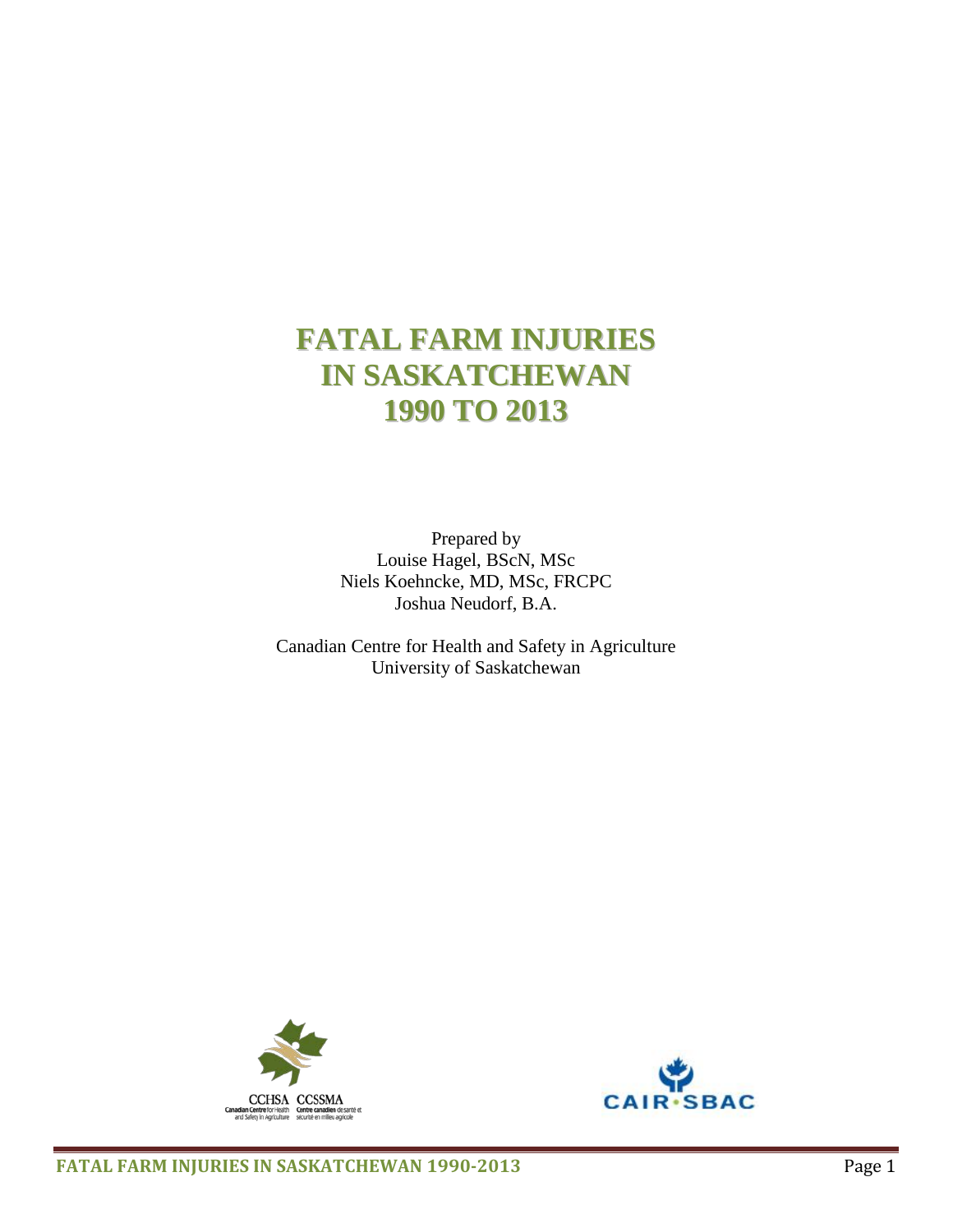## **TABLE OF CONTENTS**

| 4  |
|----|
|    |
| 6  |
| 12 |
| 15 |
| 18 |
| 21 |
| 23 |
|    |

| Appendix $A$ – Mechanism of Injury Definitions |  |
|------------------------------------------------|--|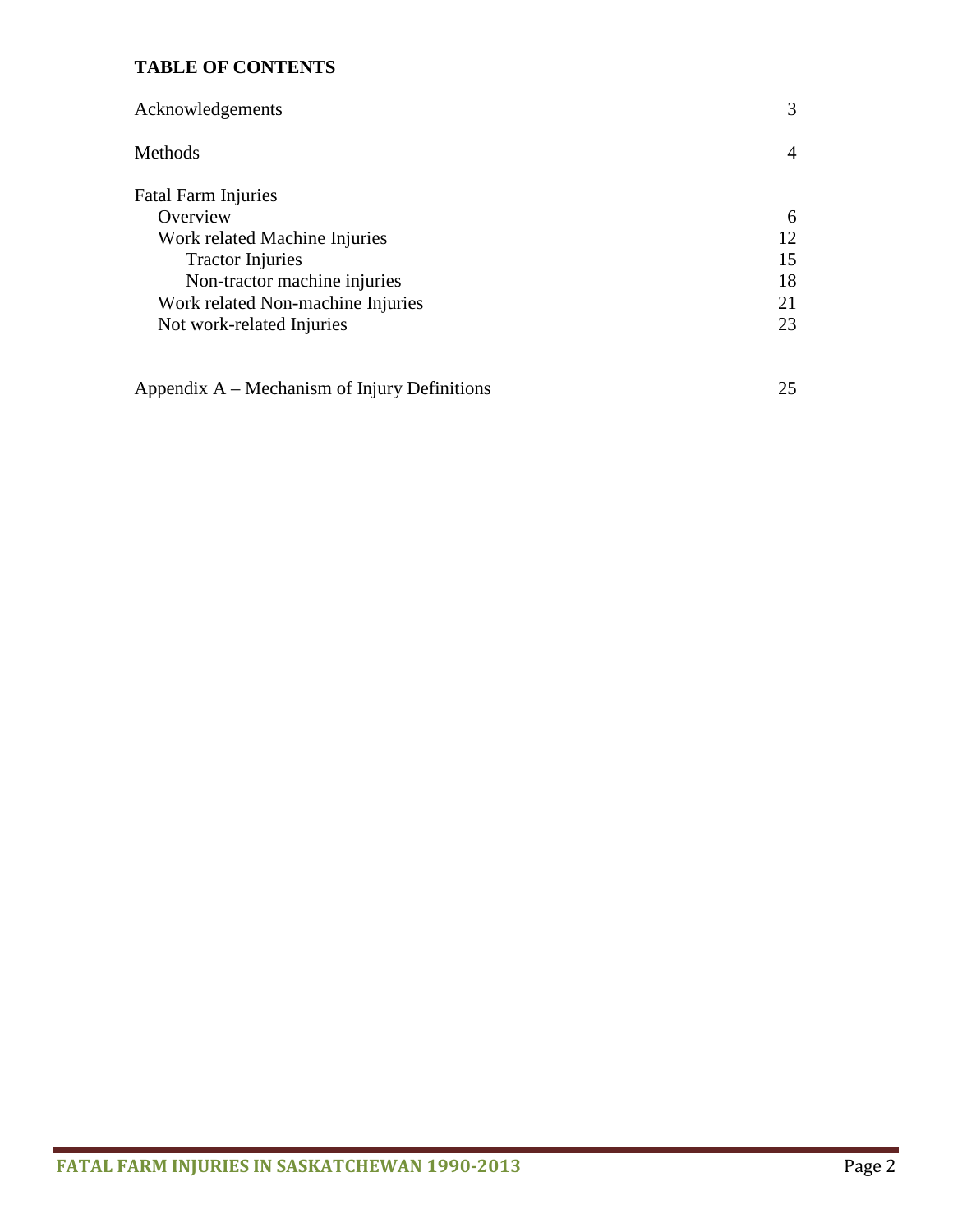## **Acknowledgements**

## **Funding and Support**

### **Canadian Centre for Health and Safety in Agriculture (CCHSA)**

The provincial collaborators for this project are located at CCHSA at the University of Saskatchewan. CCHSA provides the personnel and the facilities required to conduct this surveillance program in Saskatchewan.

#### **The Canadian Agriculture Safety Association (CASA)**

Funding to support the collection, analysis and reporting of agricultural fatalities in Canada is provided by CASA. CASA is the national, non-profit organization that promotes farm safety in the agricultural section.

#### **Agriculture and Agri-Food Canada**

Funding to support the work of CASA is provided by the *Growing Forward II* program a federal, provincial and territorial initiative. This initiative is provided to support innovation, competitiveness and market growth in the Canadian agriculture sector. This program funds the work of CASA.

#### **Canadian Agriculture Injury Reporting**

Canadian Agricultural Injury Reporting (CAIR) was established in 1995 as the Canadian Agriculture Injury Surveillance Program (CAISP) to provide a comprehensive accounting of fatal and hospitalized agricultural injuries in Canada. The results of this surveillance program are used by the farming community, agricultural safety specialists and researchers to inform the development of targeted and effective injury prevention strategies. The CAIR national office is located at the University of Alberta.

## **Participants and Sponsors**

### **Data Collection and Management**

Louise Hagel, BScN, M.Sc.

### **Report Management and Writing**

Louise Hagel, BScN, M.Sc. Research Associate, CCHSA, University of Saskatchewan Dr. Niels Koehncke, MD, M.Sc., FRCPC, Director, CCHSA, University of Sasaktchewan Joshua Neudorf, B.A., Research Assistant, CCHSA

### **Participating Agencies**

Office of the Chief Coroner, Ministry of Justice, Government of Saskatchewan Occupational Health and Safety Division, Ministry of Labor Relations and Work place Safety, Government of Saskatchewan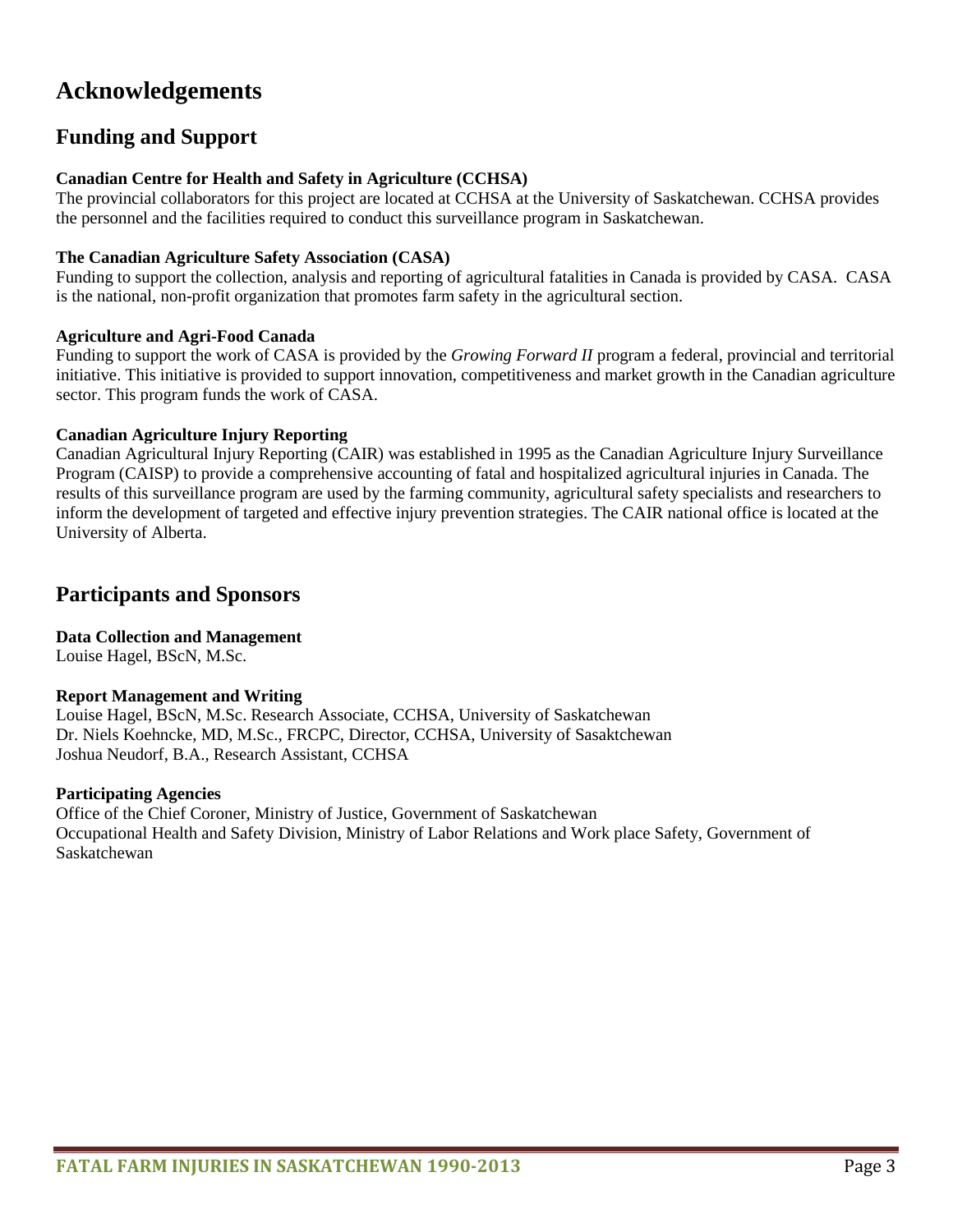## **Methods**

## **1.1 Database Management**

The procedures used to conduct this project were approved by the Biomedical Research Ethics Board at the University of Saskatchewan (BIO #04-204) and an MOU between the Provincial Coroner's Office, Ministry of Justice, Government of Saskatchewan and the University of Saskatchewan. All data collected as part of the Saskatchewan Farm Injury Surveillance project are de-identified and maintained in strict confidence. In the case of fatal farm injury data, personal identifiers are not collected by the researchers. Electronic data files are encrypted and stored on a secure sever at the University of Saskatchewan. Documents pertaining to these data are kept in locked filing cabinets also located in locked rooms at CCHSA at the University of Saskatchewan.

### **1.2 Identification of Individual Cases**

All reports of patterns of injury contained in this report are based on analyses of group data only. No individual cases are presented. Where stratified analyses by factors of interest resulted in a group size of less than five cases, the results are aggregated to the "other" category or, in the case of fatality data, are reported as a proportion of the total.

## **2. Overview of Data Sets**

## **2.1 Identification of Farm Fatalities**

The process used in the identification of fatalities on Saskatchewan farms is described below:

- 1. The two sources of farm fatality data were the Occupational Health and Safety Division, Ministry of Labor Relations and Workplace Safety, Government of Saskatchewan and the Provincial Coroner's Office, Ministry of Justice, Government of Saskatchewan .
- 2. A comprehensive list of all potential, farm-related fatalities was assembled within each agency.
- 3. Once cases were identified, detailed case reports were sought for review and data abstraction. The main sources of information were the coroner's reports and the Occupational Health and Safety Division's accident investigation reports. The definitive source of information was the coroner's investigation report.
- 4. Data abstraction and entry were completed on each eligible case. This was done in a consistent manner using a standard data abstraction form and a database program that was developed using the Canadian Agricultural Injury Reporting CAIR) program template. All data is de-identified.
- 5. Ineligible cases were excluded using the decision rules developed by the CAIR collaborators.
- 6. Cases were stratified into two categories: a) work-related farm fatalities, and b) farm fatalities that were not workrelated but were caused by a hazard of the farm environment. The result is the final, provincial registry of farm fatalities.

## **2.2 Calculation of Rates**

In this report, some rates of injury are provided. These describe ratios of the number of fatal farm injuries, to the number of persons at risk of experiencing a farm injury over a time period of interest (usually one year). Calculation of rates on a per capita basis allows the frequency of an outcome to be compared, after accounting for differences in population size or period of study.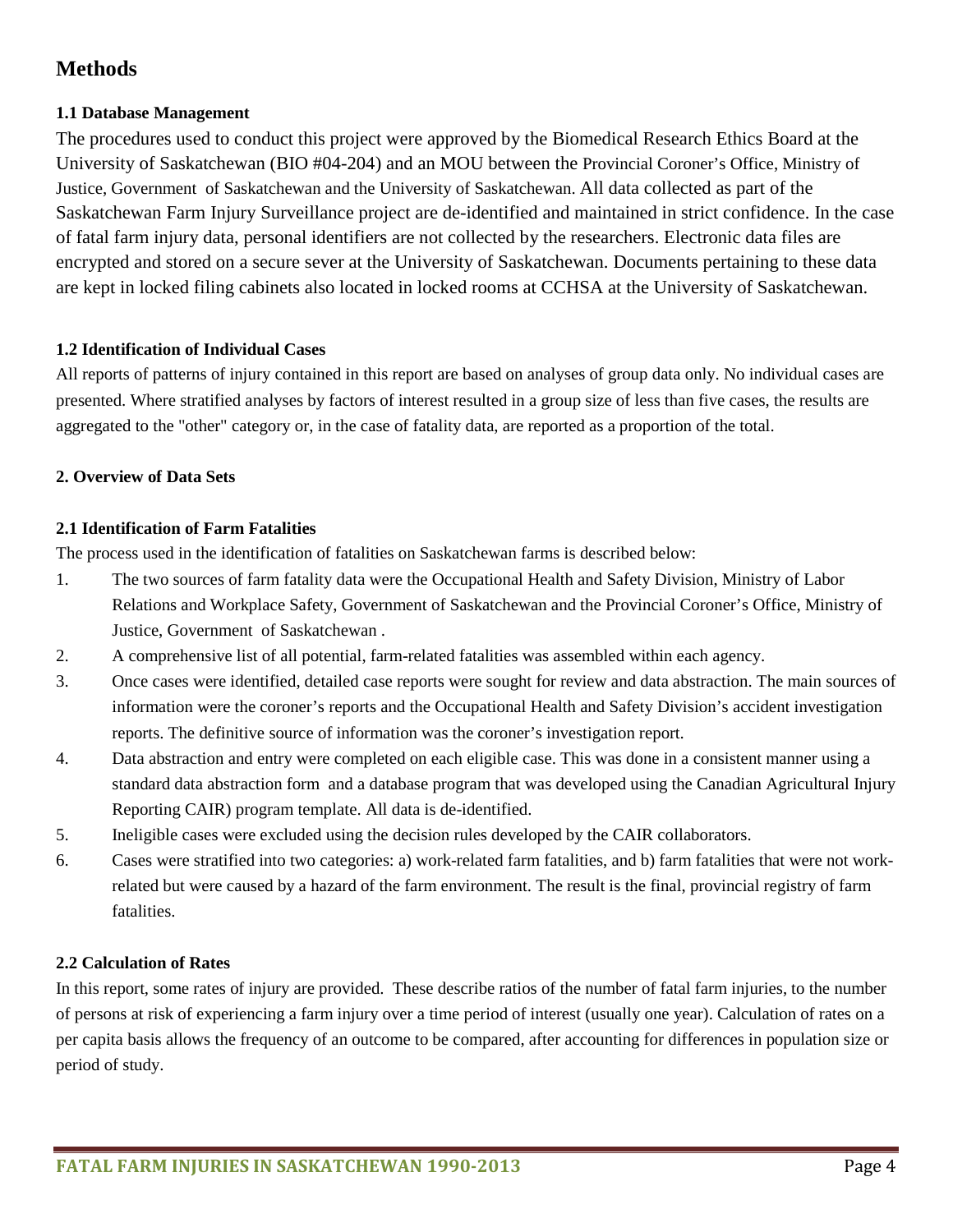It is very important to recognize that the rates that are reported here are far from perfect. The best population information available in Canada to describe the persons at risk of experiencing a farm injury is population counts from the Canada Census of Agriculture and Population Census. These counts do not include hired workers who do not live in the households of farmers or visitors to the farm who do not live on farms. We suspect that some of the injured persons counted among those experiencing farm injuries are in these latter groups. The effect of including in the numerator persons who are not also counted in the denominator is that the estimated rate will be higher than the true rate.

In spite of the limitations described above, the authors felt that the estimated rates reported in this document provide some useful information concerning the frequency of these events when comparing age groups or when comparing other health outcomes of interest for this population. However, given the limitations described above, the rates which are reported should be viewed with caution.

## **2.3 Data Quality Limitations**

These data are collected retrospectively. Case identification in real time involves the Occupational Health and Safety Division and the Chief Coroner's Office. When cases are identified retrospectively from the databases it is possible for cases to be missed. Hypothetically we believe that this was possible in the case of a farm work related fatality that occurred off the farm such as when a farmer was hauling bales on the highway and was in a traffic collision. There was same possibility to miss fatal injury events that did not involve farm work but resulted from exposure to a hazard of the farm environment such as drowning in the farm dugout. In spite of these limitations the authors felt that the database provides valuable information about the frequency and patterns of injury on Saskatchewan farms.

## **2.4 Definitions**

For the purposes of this report we have used the following definitions:

*Farm Population* – persons living in the households of farm operators plus temporary foreign workers as provided by Statistics Canada

*Fatal Farm Injury* – Any unintentional injury resulting in death that occurred during activities related to the operation of a farm or ranch including deaths that occurred away from the farm location such as during transport of machinery or produce **and** any unintentional injury resulting in death that involved any hazard of a farm or ranch environment such as dugouts or lagoons. Deaths where the victims were killed because a third party was engaged in agricultural work are also included. Fatal injuries that took place in the farm residence due to non-farm activities were not included.

*Work-related farm injury* – These are deaths that occurred while farm work was being conducted. This included deaths that occurred at off-farm work locations and those that involved motor vehicles that were being used for farm work. Deaths where the victim(s) were killed by a third party who was engaged in farm work are also included.

*Not work related farm injury* – This category included those deaths that, while occurring on a farm or caused by some aspect of the farm environment, were not directly related to farm-work. For the purposes of clarity, they are analyzed separately from the work-related farm fatalities. Examples of these include drownings in farm water sources, deaths on farm vehicles being used for recreational purposes and deaths from exposure.

*Machinery related farm injury* – These are deaths that occurred in events where the source of energy that caused the injury was a machine or part of a machine, and/or the location of the injury was a machine (e.g. fall from a machine)

*Mechanisms of injury* – This describes the most immediate cause, closest in time to the actual occurrence of the injury. See *Appendix A* for a detailed description of each mechanism of injury used in this report.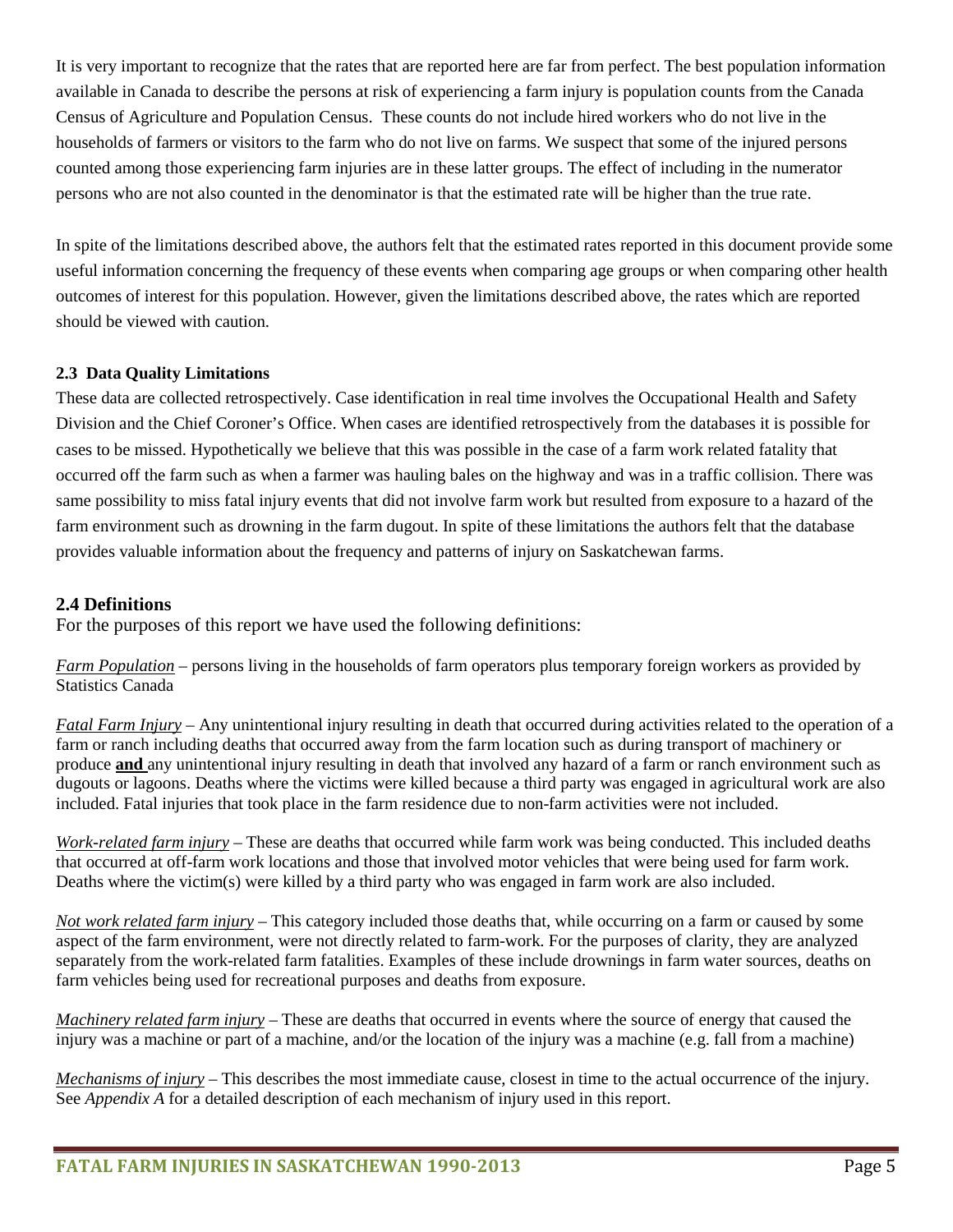| Table 1: Leading mechanism of fatal injury by age group (431 deaths) |                            |                      |                           |  |
|----------------------------------------------------------------------|----------------------------|----------------------|---------------------------|--|
| $0-14$ years                                                         | 15-39 years                | 40-59 years          | $60+$ years               |  |
| $(n=52)$                                                             | $(n=93)$                   | $(n=118)$            | (168)                     |  |
|                                                                      |                            |                      |                           |  |
| <b>Machinery</b>                                                     | <b>Machinery</b>           | Entangled in         | Dismounted                |  |
| rollover                                                             | Rollover                   | moving machinery     | machinery operator        |  |
|                                                                      |                            | parts                | runover by machine        |  |
| (14)                                                                 | (17)                       | (16)                 | (23)                      |  |
| Passenger fell from                                                  | <b>Pinned or struck by</b> | Machinery            | <b>Machinery runover</b>  |  |
| machine then                                                         | machine component          | rollover             | of bystander              |  |
| runover                                                              |                            |                      |                           |  |
| (8)                                                                  | (13)                       | (13)                 | (14)                      |  |
| <b>Machinery runover</b>                                             | Machinery vs traffic       | Machinery vs traffic | <b>Machinery rollover</b> |  |
| of bystander                                                         | collision                  | collision            |                           |  |
| (8)                                                                  | (13)                       | (15)                 | (14)                      |  |
| Animal-related                                                       | Contact with toxic         | Dismounted           | Animal related            |  |
|                                                                      | substance                  | machinery operator   |                           |  |
|                                                                      |                            | runover by machine   |                           |  |
| (5)                                                                  | (8)                        | (11)                 | (13)                      |  |
| Drowning                                                             | Drowning                   | Pinned/struck by     | Pinned/struck by          |  |
|                                                                      |                            | machinery            | machine component         |  |
|                                                                      |                            | component            |                           |  |
| (6)                                                                  | (5)                        | (8)                  | (11)                      |  |
| All other                                                            | All other                  | All other            | All other                 |  |
| codes                                                                | codes                      | codes                | codes                     |  |
|                                                                      |                            |                      |                           |  |
| (11)                                                                 | (38)                       | (55)                 | (24)                      |  |

• The color bars in the table show that the leading mechanisms of injury vary by age group. This reflects the changing farm work assignments as people age and gain more experience in the work place.

• Machine rollover events are among the leading mechanisms of injury in all age groups.

• When run over event categories are combined they are by far the most common fatal event among the youngest and oldest age groups.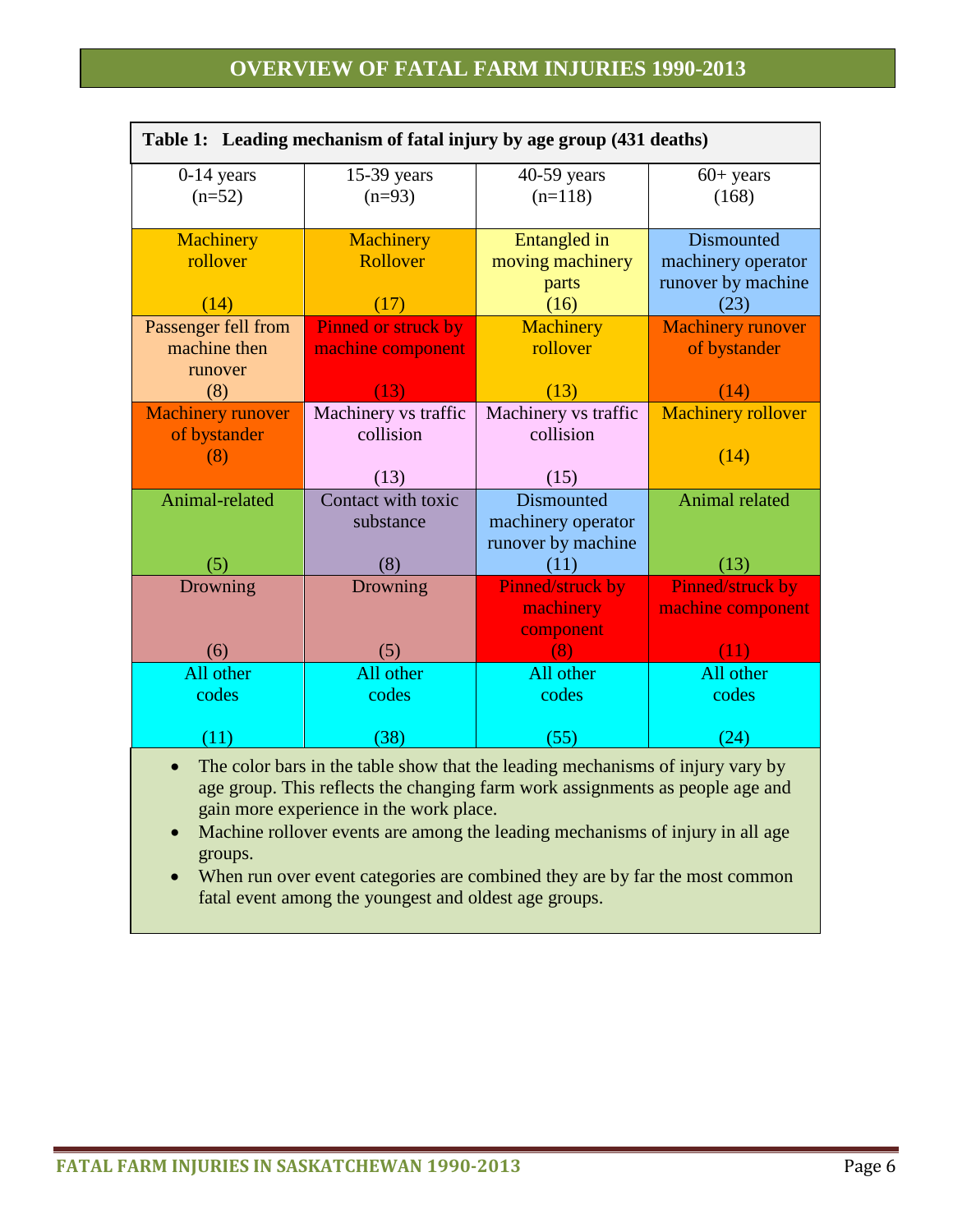

**Year**

\*Farm population, 1996, 2001, 2006 Population Census and Census of Agriculture, Statistics Canada

- Rates should be viewed with caution due to the small number of fatalities per year.
- Rates ranged from a high of 24.4 per 100,000 farm population in 1998 to a low of 6.4 per 100,000 farm population in 2006.
- There appears to be a small but statistically insignificant decrease in the rate of fatal farm injuries during the period.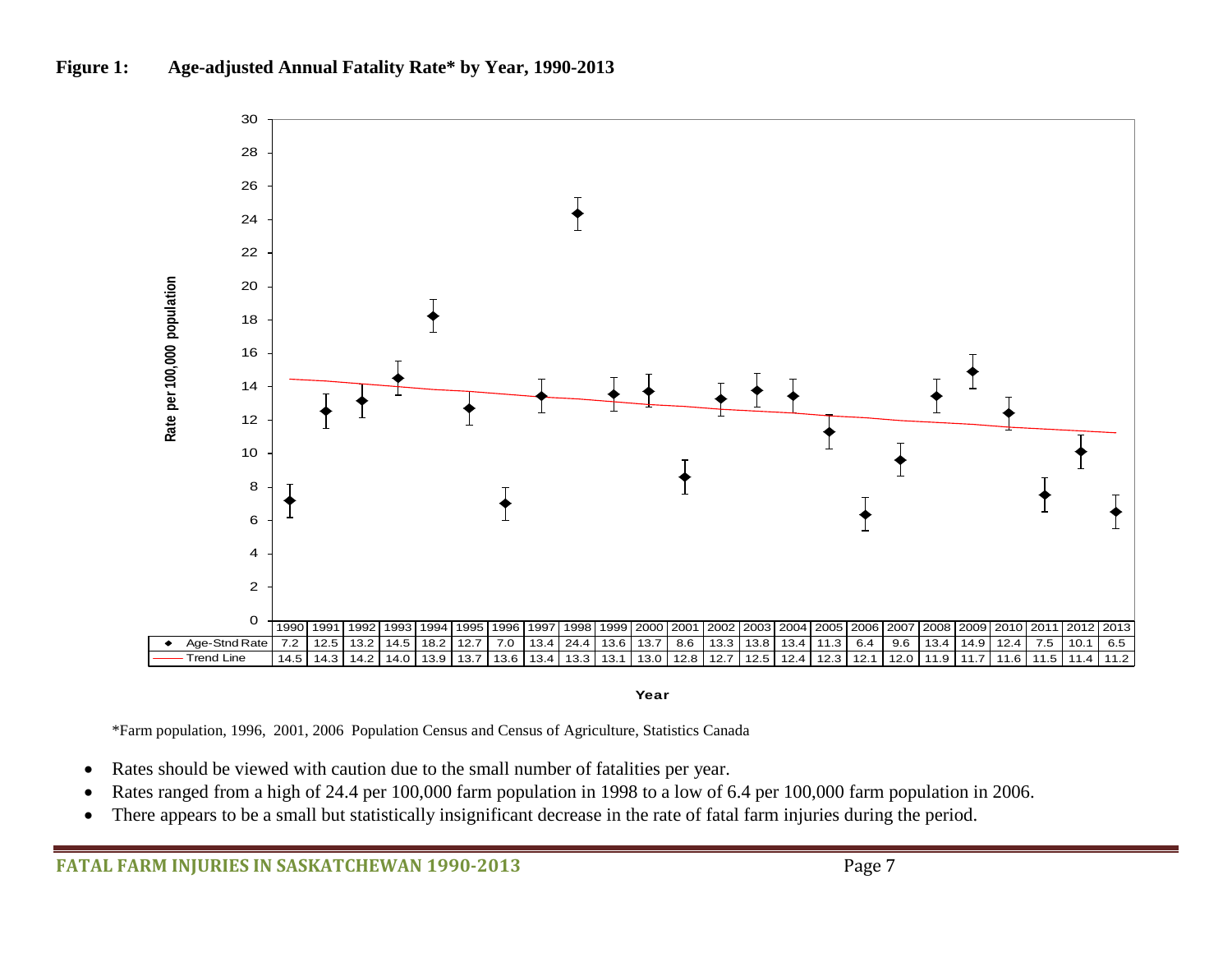



- The numbers of fatal farm injuries per year have decreased as the farm population has decreased. However when the absolute numbers are adjusted for the decline in the farm population there has been no change in the rate of fatal injuries as demonstrated in Figure 1.
- The average annual number of fatal injuries for the period from 1990 to 2004 was 21.6 compared to 12.8 for the last ten year period from 2004-2013.



**Figure 3: Average annual age-specific Rate\*, 1990-2013**

\*Average Annual Age-specific Rate per 100,000 Farm Population, 2001 Population Census and Census of Agriculture, Statistics Canada

The average annual rate of fatal farm injuries increases with increasing age. There is a sharp increase observed for persons 70+ years old.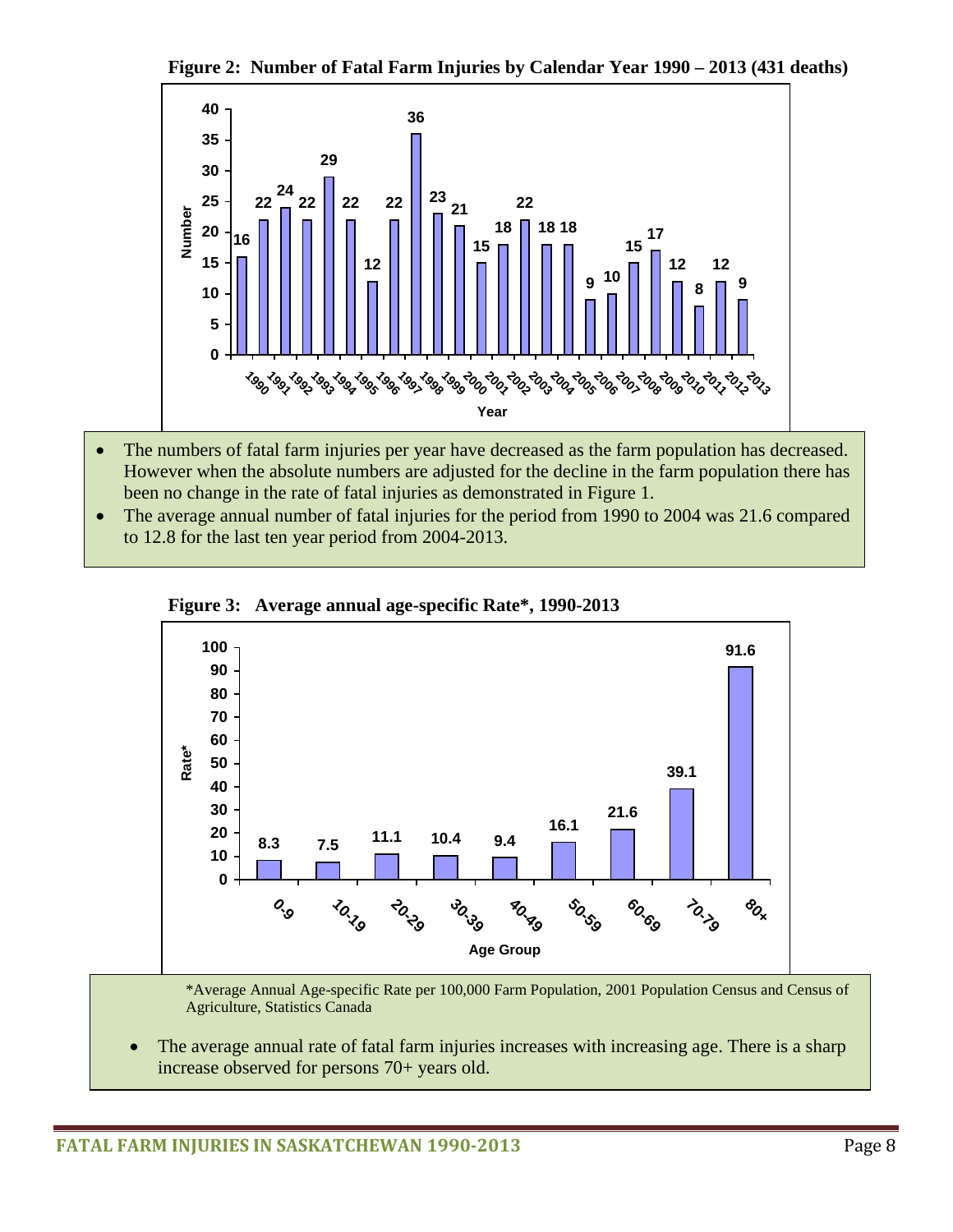



- Fatal farm injuries occur primarily among males.
- The overall male to female ratio is 12 males to 1 female. The ratio is lowest among the youngest age groups (4.5:1) and highest in the oldest age group (20:1)





- Work related injuries are those that occurred during farm work activities on or off the farm.
- Not work related injuries are those that occurred as a consequence of exposure to a hazard of the farm environment.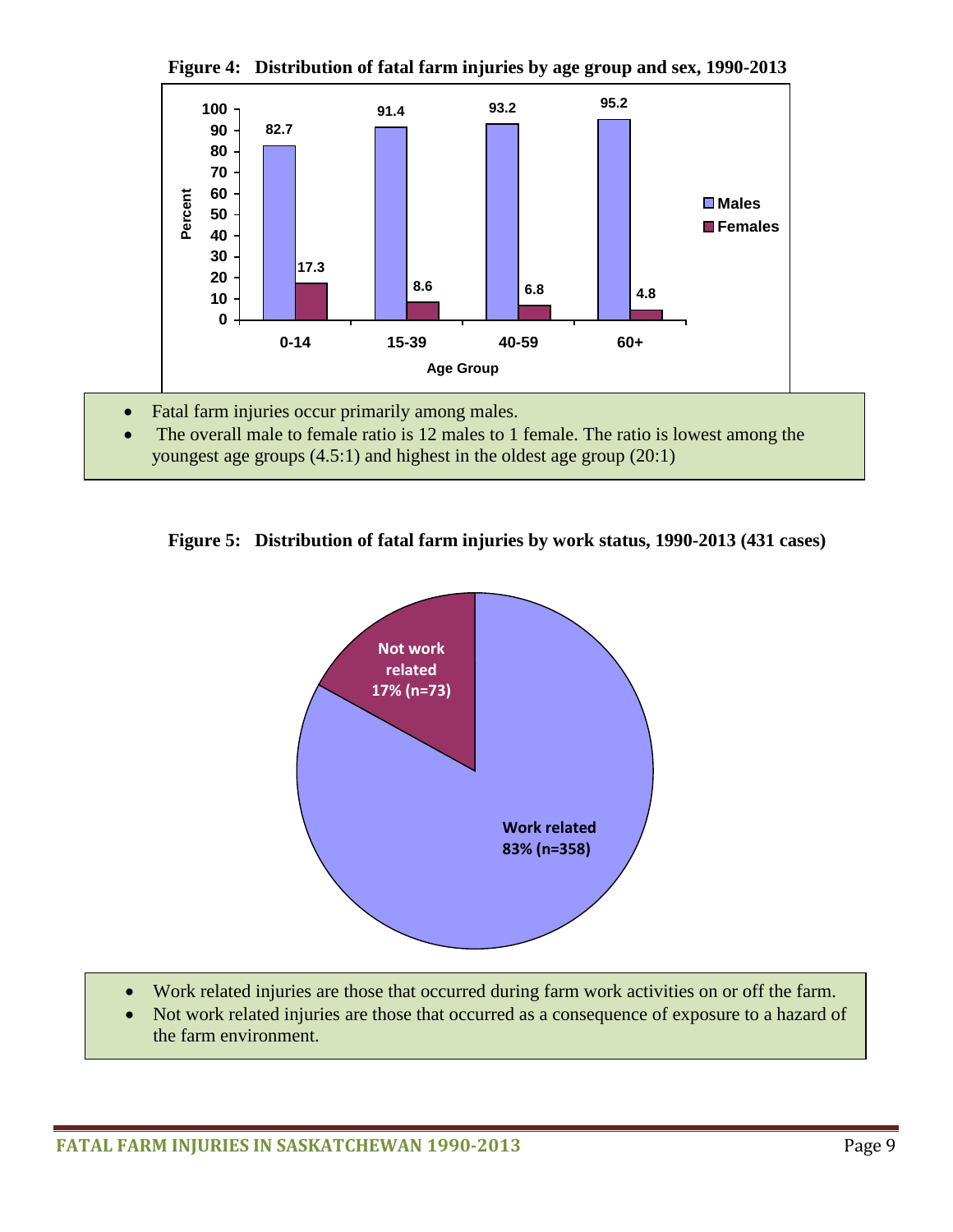## **FATAL FARM WORK RELATED INJURIES**

**Figure 6: Distribution of fatal work related injuries by major mechanisms, 1990-2013 (358 deaths)**



**Figure 7: Fatal work related injuries by month of the year, 1990-2013 (358 deaths)**



• 80% of farm work related fatalities occurred during the growing season from April to October with peaks during seeding and harvest activities.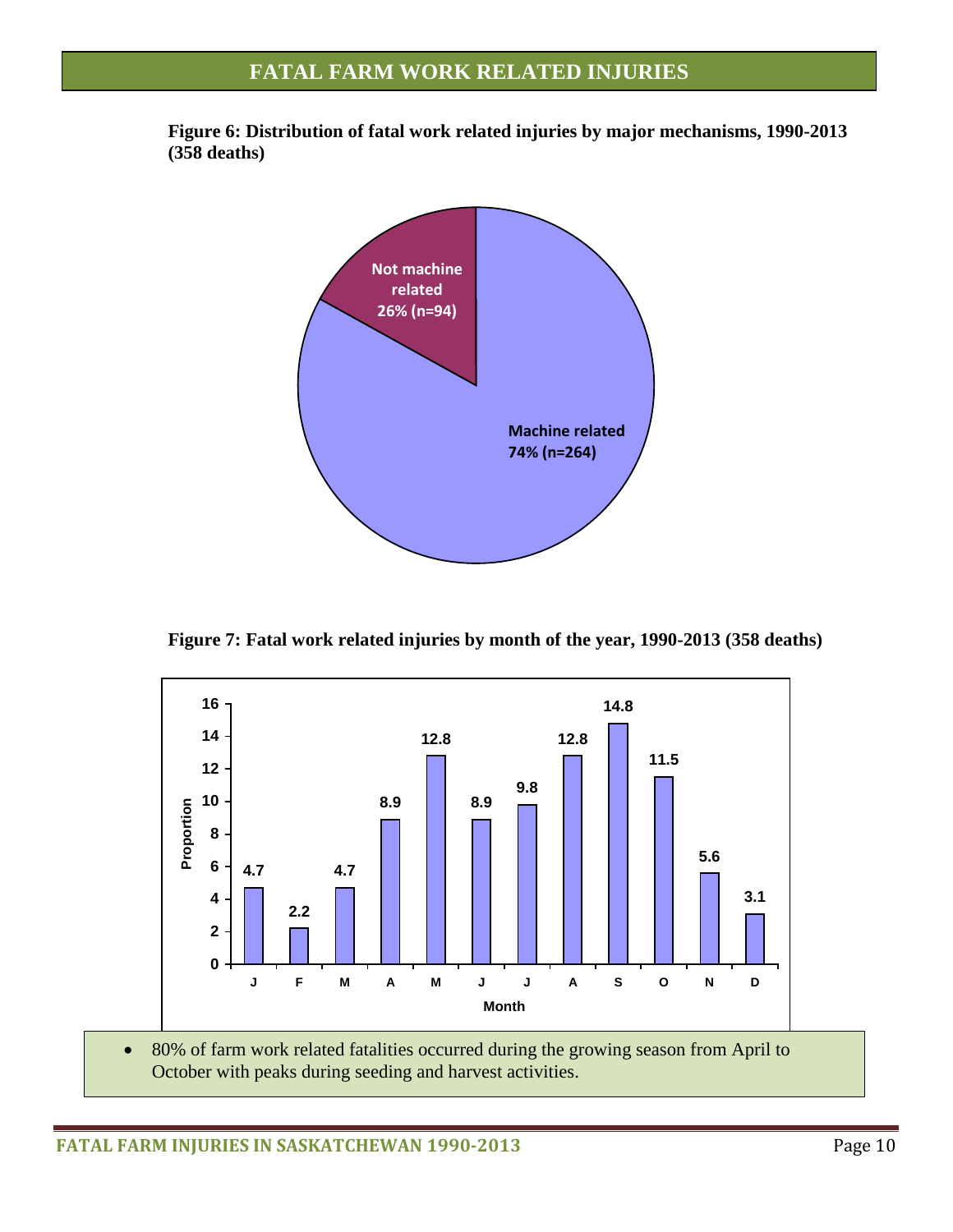| $0-14$ years             | 15-39 years                | 40-59 years          | $60+ years$              |
|--------------------------|----------------------------|----------------------|--------------------------|
| $(n=33)$                 | $(n=72)$                   | $(n=105)$            | (168)                    |
|                          |                            |                      |                          |
| Passenger fell from      | <b>Machinery</b>           | Entangled in         | Dismounted               |
| machine then             | Rollover                   | moving machinery     | machinery operator       |
| runover                  |                            | parts                | runover by machine       |
| (9)                      | (14)                       | (16)                 | (21)                     |
| Machinery                | <b>Pinned or struck by</b> | Machinery            | <b>Machinery runover</b> |
| rollover                 | machine component          | rollover             | of bystander             |
|                          |                            |                      |                          |
| (9)                      | (10)                       | (12)                 | (13)                     |
| <b>Machinery runover</b> | Machinery vs traffic       | Machinery vs traffic | Machinery                |
| of bystander             | collision                  | collision            | rollover                 |
|                          |                            |                      |                          |
|                          | (10)                       | (12)                 | (13)                     |
| Other machinery          | Other machinery            | Other machinery      | Other machinery          |
| related causes           | related causes             | related causes       | causes                   |
| (8)                      | (20)                       | (41)                 | (53)                     |
| Other non                | Other non                  | Other non            | Other non                |
| machinery causes         | machinery causes           | machinery causes     | machinery causes         |
| $\mathcal{D}$            | (18)                       | (25)                 | (47)                     |

## **Table 2: Leading mechanisms of fatal work related injury by age group (358 deaths)**

**Figure 8: Age-adjusted annual rate of work-related fatalities by year, 1990-2013 (358 deaths)**



• The figure demonstrates that there has been very little change in the rate of farm work related injuries during the time period. In view of the small numbers involved rates should be viewed with caution.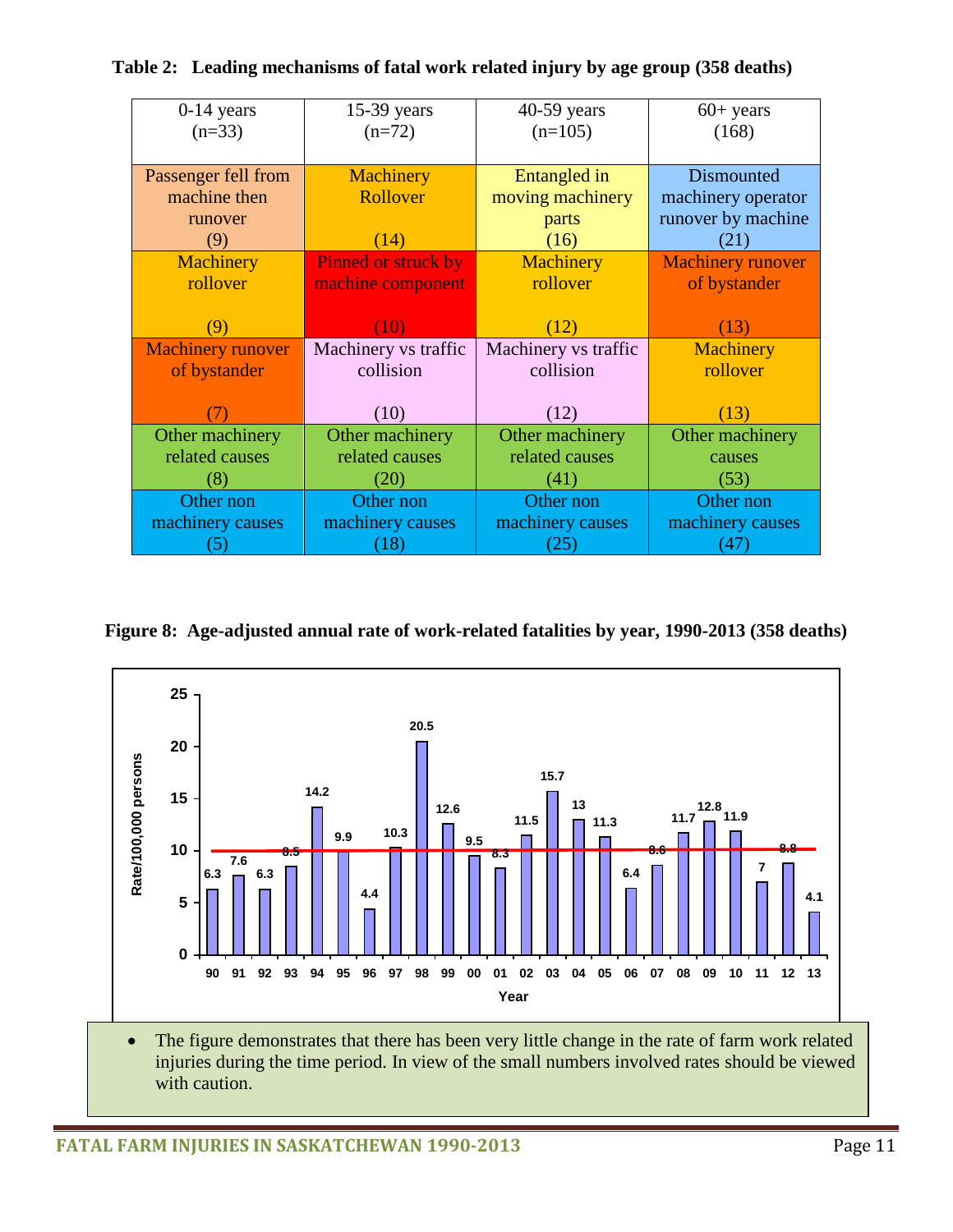## **FATAL FARM WORK INJURIES INVOLVING MACHINES**



**Figure 9: Mechanisms of fatal injury involving farm machinery and vehicles (n=264 deaths)**

- In recent years machine/motor vehicle collisions have emerged as the second most frequent cause of fatal work related events. This may reflect the changes in grain transport methods as well as the increasing size of farm machines during the last decade.
- Machinery rollover events continue to be the most prevalent mechanisms of injury. These primarily involved tractors during transport and grain trucks during transport.
- Run over of bystanders most frequently involved children younger than 6 years of age and persons older than 60 years of age.
- Machinery entanglements occurred most frequently among persons ages 20 to 59. The machines most frequently involved were balers, combines and power take offs.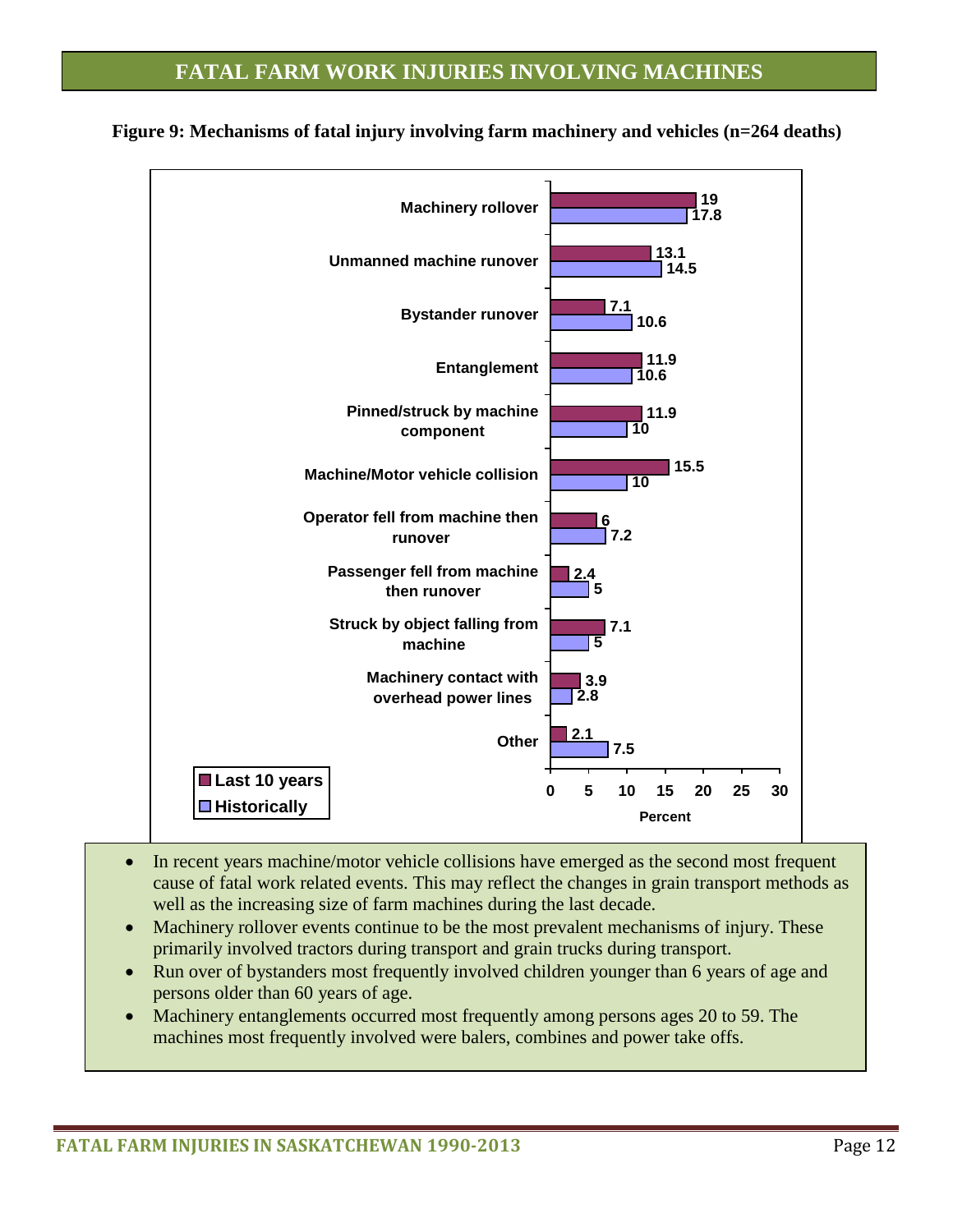### **Figure 10: Types of machines involved in fatal injury events (264 deaths)**



- The category of tractors includes bob cats, skid steers and tractors with front end loaders. Events involving tractors account for almost half of all fatal machine events.
- Motor vehicles were primarily grain trucks including semitrailer trucks, 3 ton trucks and half ton trucks.
- Off-road vehicles were dirt bikes, ATV's and snowmobiles.

#### **Figure 11: Work related Machine fatalities by age group, 1990-2013 (264 deaths)**

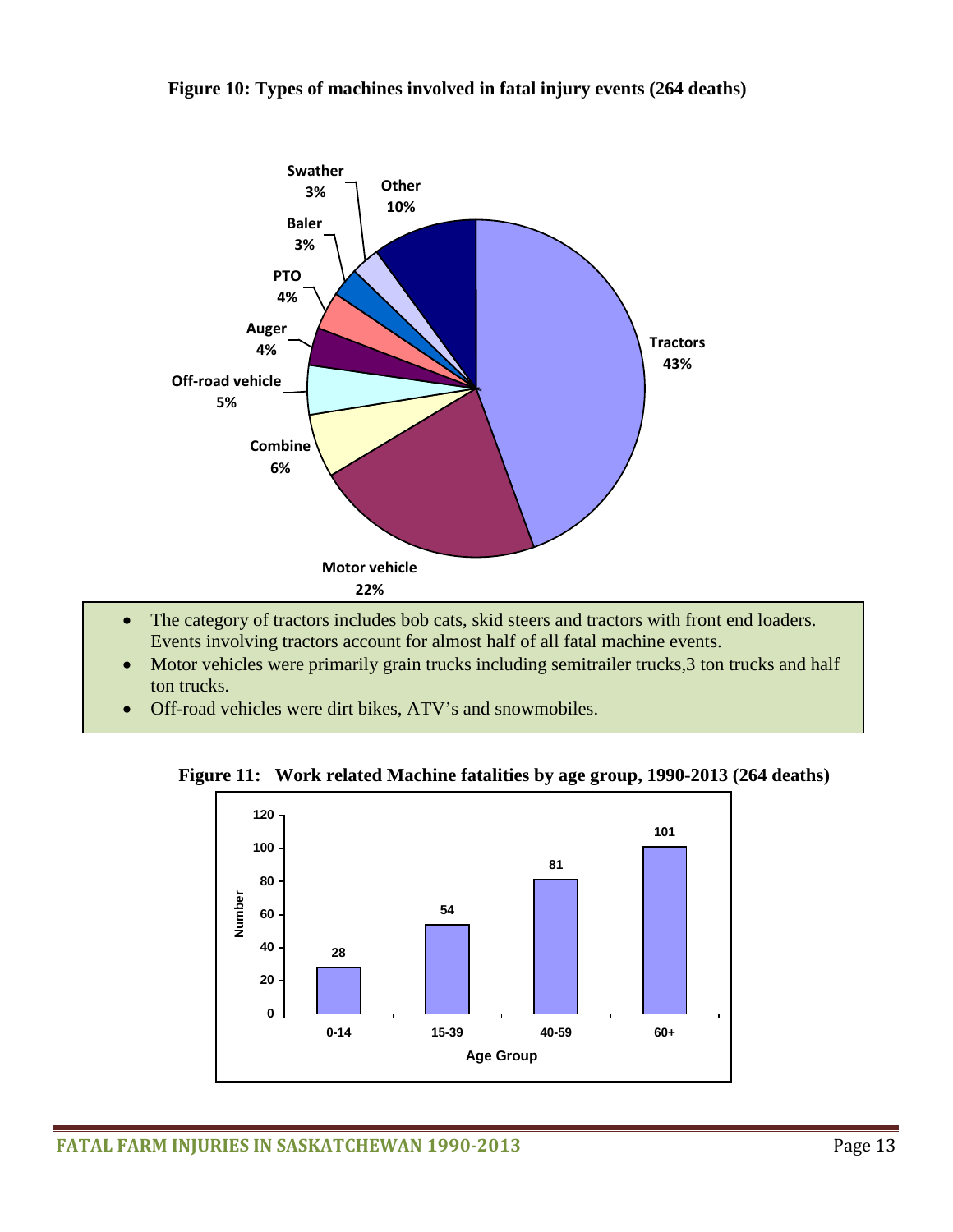

**Figure 12: Work related machine fatalities by location, 1990-2013 (242/264 deaths)**

**Figure 13: Work related machine fatalities by relationship to farm owner, 1990-2013 (249/264 deaths)**



- Of those who are killed in work-related machine fatalities 52% are the farm operator.
- Children of the farm operator account for 13% of those killed (this also included adult children).
- Hired workers account for 12% of those killed (this also included workers employed by custom services being provided on farms)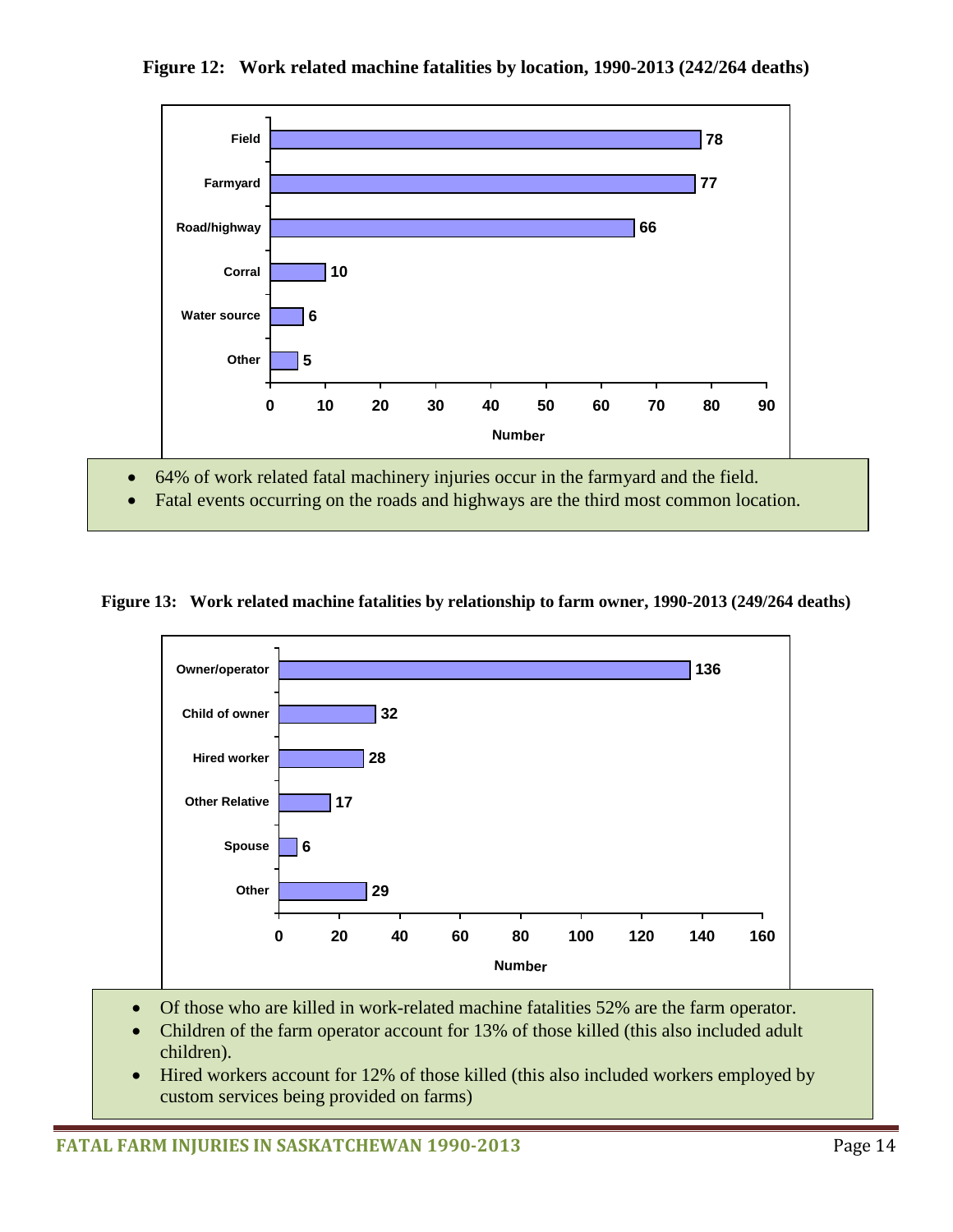## **FARM WORK INJURIES INVOLVING TRACTORS**



#### **Figure 14: Work related tractor fatalities by mechanism of injury, 1990-2013 (111 deaths)**

This graph demonstrates that the patterns of injury have changed somewhat when historical data are compared to the last 10 year period.

- Rollover and runover events are the by far the most common mechanisms of injury when tractors are involved.
- When all runover mechanisms (orange boxes) are combined they account for 48% of all tractor fatalities.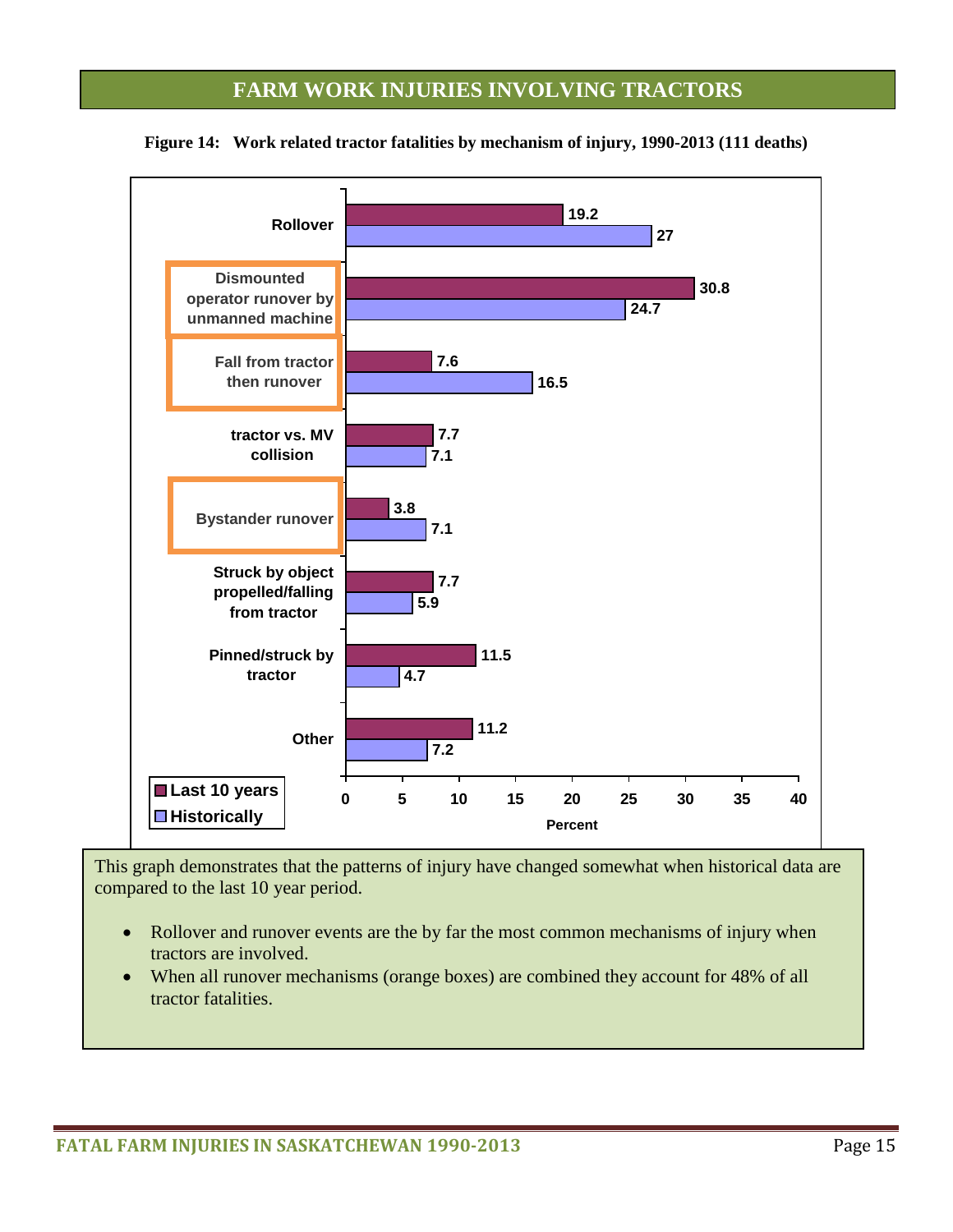



## **Figure 16: Work related tractor rollover fatalities by location of rollover event 1990-2013 (28 deaths)**



- The most frequent type of rollover events were sideways rollovers.
- These occurred primarily along roadways and ditches during transport of the tractor from one location to another.
- Of those killed in tractor rollovers on roadways,  $50\%$  (6/12) were operators between the ages of 13 and 19 years old.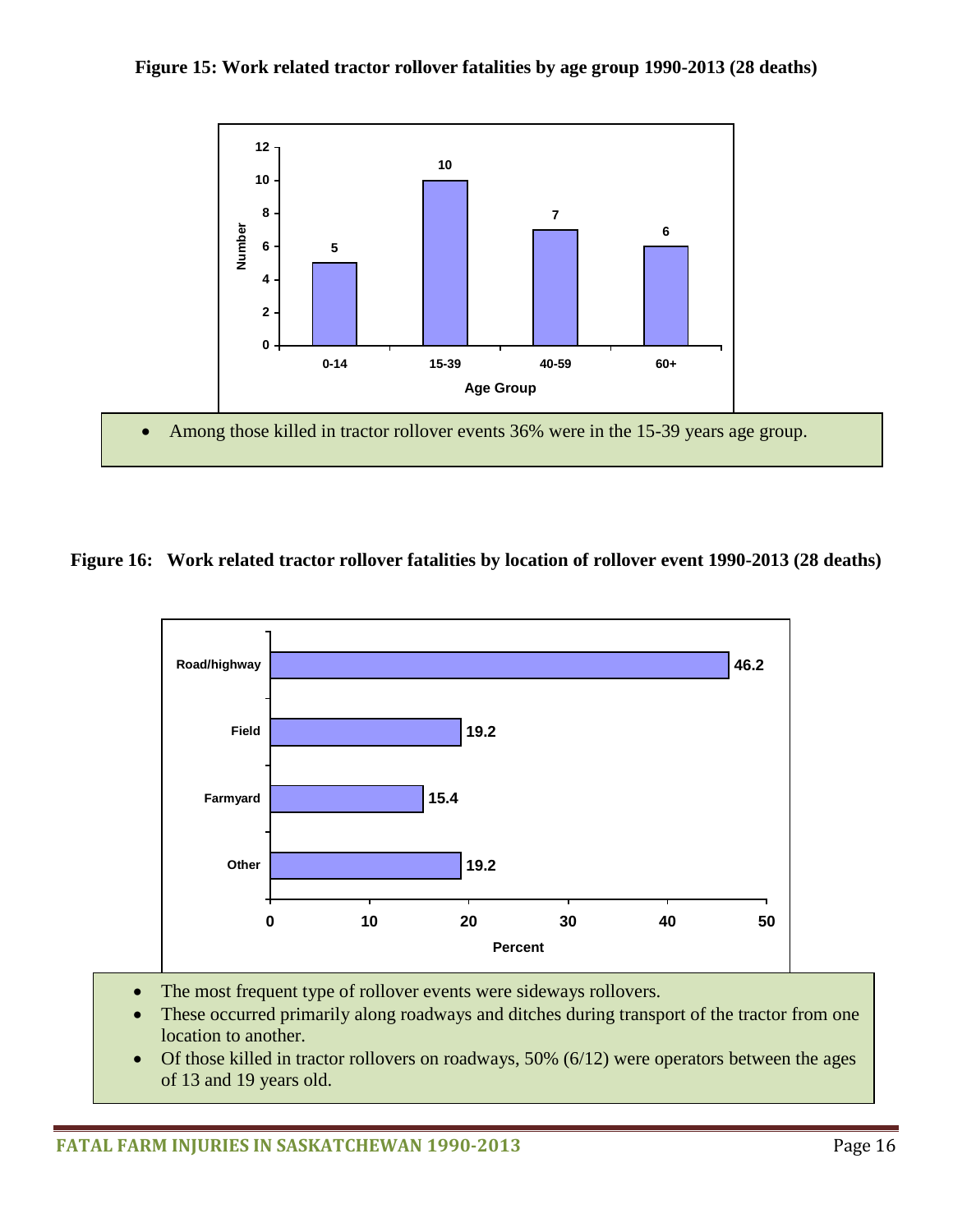## **Figure 17: Work-related tractor run over fatalities by age group 1990-2013 (52 deaths)**



- Among those killed in tractor rollover events almost half, 48% were the 60+ age group.
- It is important to note that 17% of the total group were children  $0 14$  years of age and of these 75% were less than five year old.





- There are distinct activities in tractor use that lead to run over fatalities. These are described in the figure above.
- The most common type occurs when the operator of a tractor gets out of the tractor cab while the tractor is running. Typically the tractor slips into gear or creeps forward or backward running over the operator or crushing him/her between the tractor and another stationary object.
- 80% of those killed when a passenger (extra riders) fell from a machine and was run over were children less than 15 years of age.
- Of those killed while jumpstarting or ground starting a tractor, 72% were older than 60 years of age.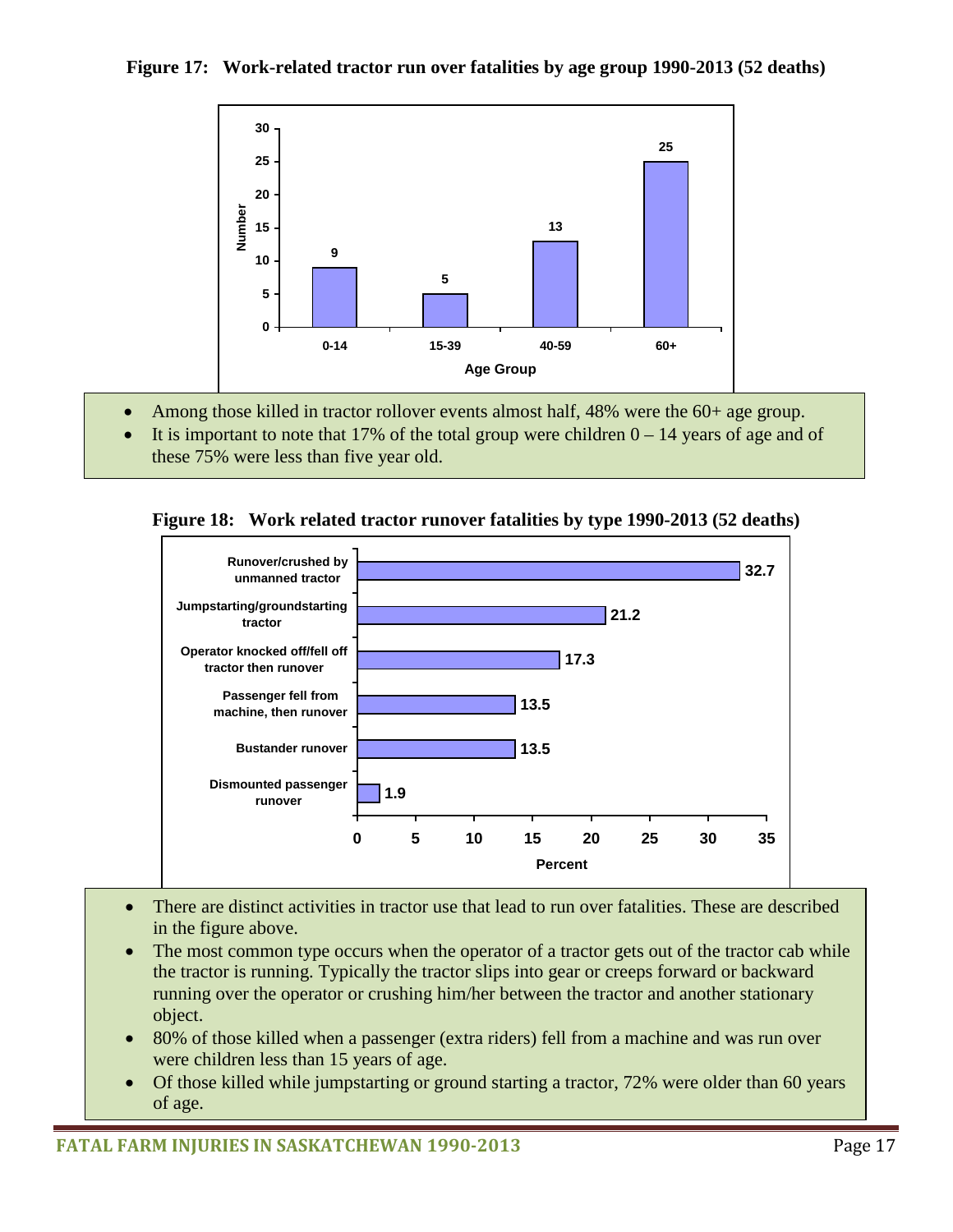## **FARM WORK INJURIES INVOLVING NON-TRACTOR MACHINES**



**Figure 19: Work-related non-tractor machine fatalities by machine type, 1990-2013 (153 deaths)**

- In the group of non-tractor machines, motor vehicles were the machine most commonly involved.
- The group labelled "other" includes but is not limited to cultivators, power tools, chainsaws, aircraft, rock pickers.

**Figure 20: Work-related non-tractor machine fatalities by location of injury event, 1990-2013 (153 deaths)**



• The field and roads/highways are the most frequent location of these fatal injury events. This pattern is similar to that observed for tractors (see Figure 8)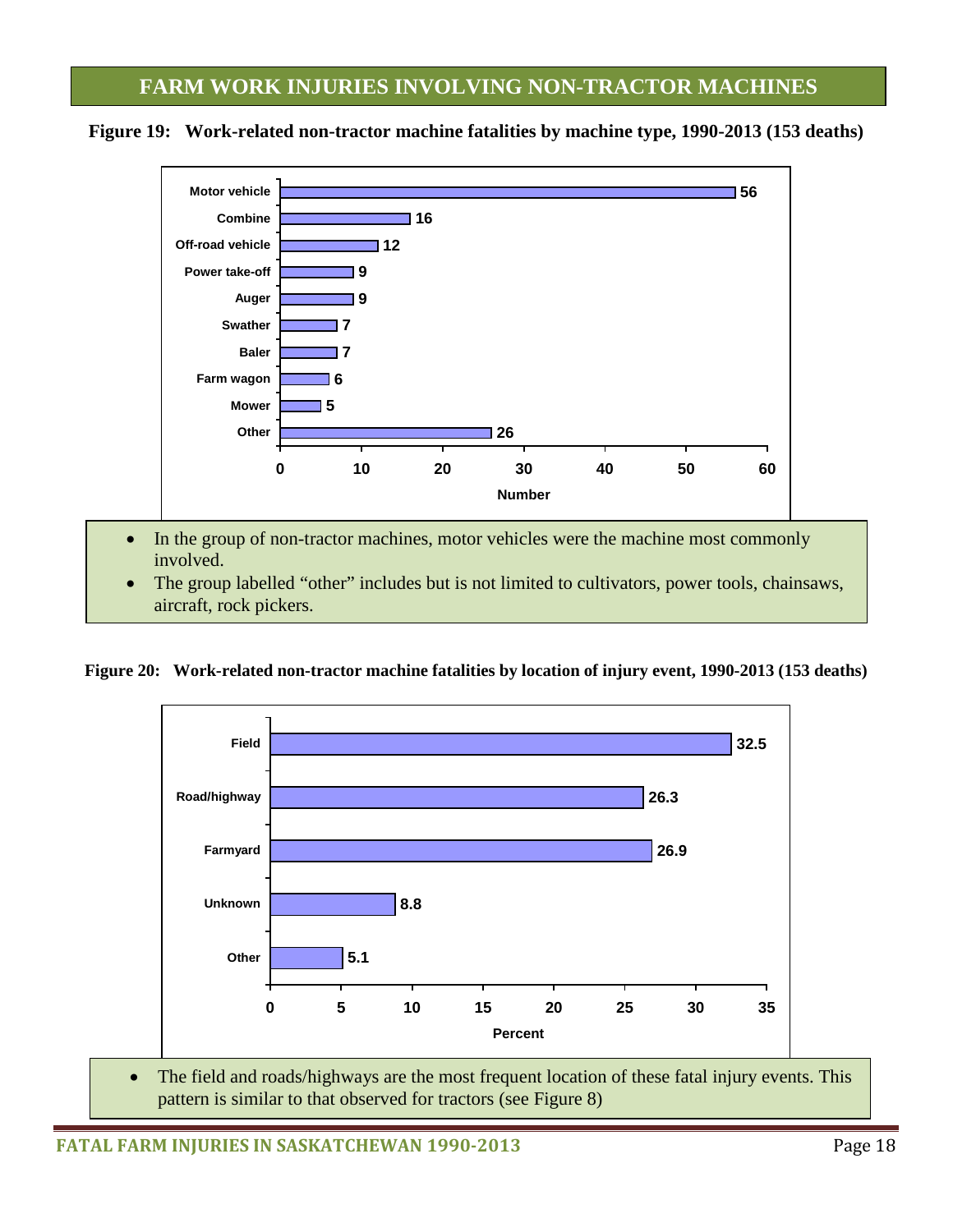

**Figure 21: Work related non-tractor machine fatalities by mechanisms of injury, 1990-2013 (153 deaths)**

- As can be seen in the graph the leading causes of injury have changed when the past ten years (2004-2013) are compared to the historical data (1990-2003).
- Overall machinery entanglements are the most common type of non-tractor injury event. The machines most commonly involved were power take offs and balers accounting for 51% of events.
- Machine/motor vehicle collisions occurred on public roads and most commonly involved the transport of large equipment or grain trucks. Often the victim was in the non-farm vehicle.
- Rollover events most commonly involved trucks and ATVs.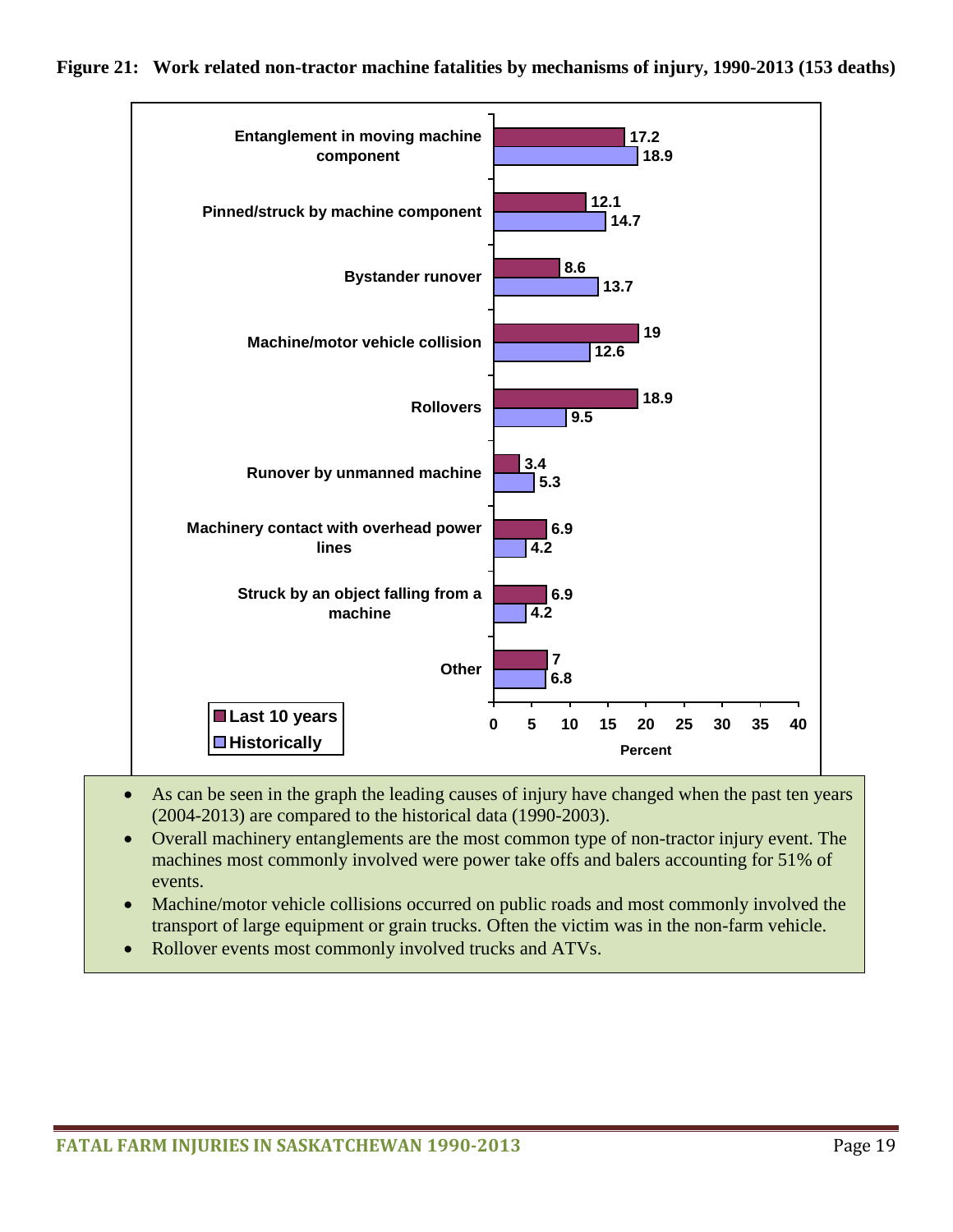

#### **Figure 22: Work-related motor vehicle fatalities by mechanism of injury, 1990-2013 (56 deaths)**

- The leading mechanisms of injury involving motor vehicles were run over of bystanders and traffic collisions.
- Rollovers accounted for 14% of the deaths. These occurred during transport of grain or bales in large trucks.
- The "other" category included entanglements, extra rider runovers, dismounted operator runovers, struck by object falling from machine and machines in contact with overhead powerline.

**Figure 23: Work-related motor vehicle fatalities by type of vehicle, 1990-2013 (56 deaths)**



• Grain trucks (including semi-trailers) were the most common type of truck involved in workrelated farm fatalities.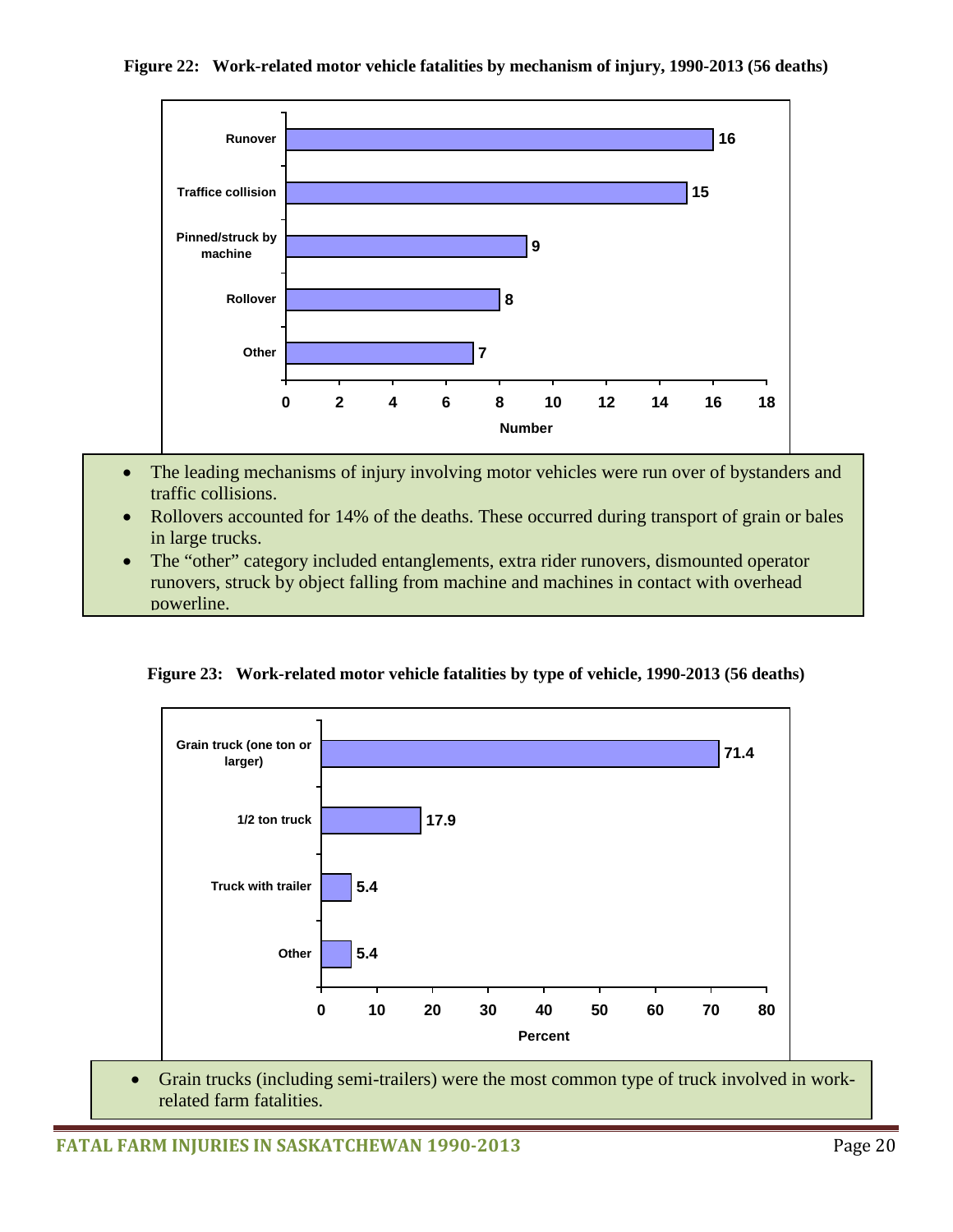## **FARM WORK INJURIES – NOT MACHINE RELATED**

**Figure 24: Work-related non-machine fatalities by year, 1990-2013 (94 deaths)**



- Due to the small number of non-machine work related fatalities each year it is difficult to determine if the rate of these types of deaths are changing over time.
- The number per year ranges from a low of 0 to a high of 9 in 1998.
- The average annual number of fatalities of this type was 4 deaths per year for the period.

**Figure 25: Work-related non-machine fatalities by age group, 1990-2013 (94 deaths)**



- Persons in the oldest age group represent the majority of those involved in non-machine related deaths.
- Males represented 89% of those killed in these injury events.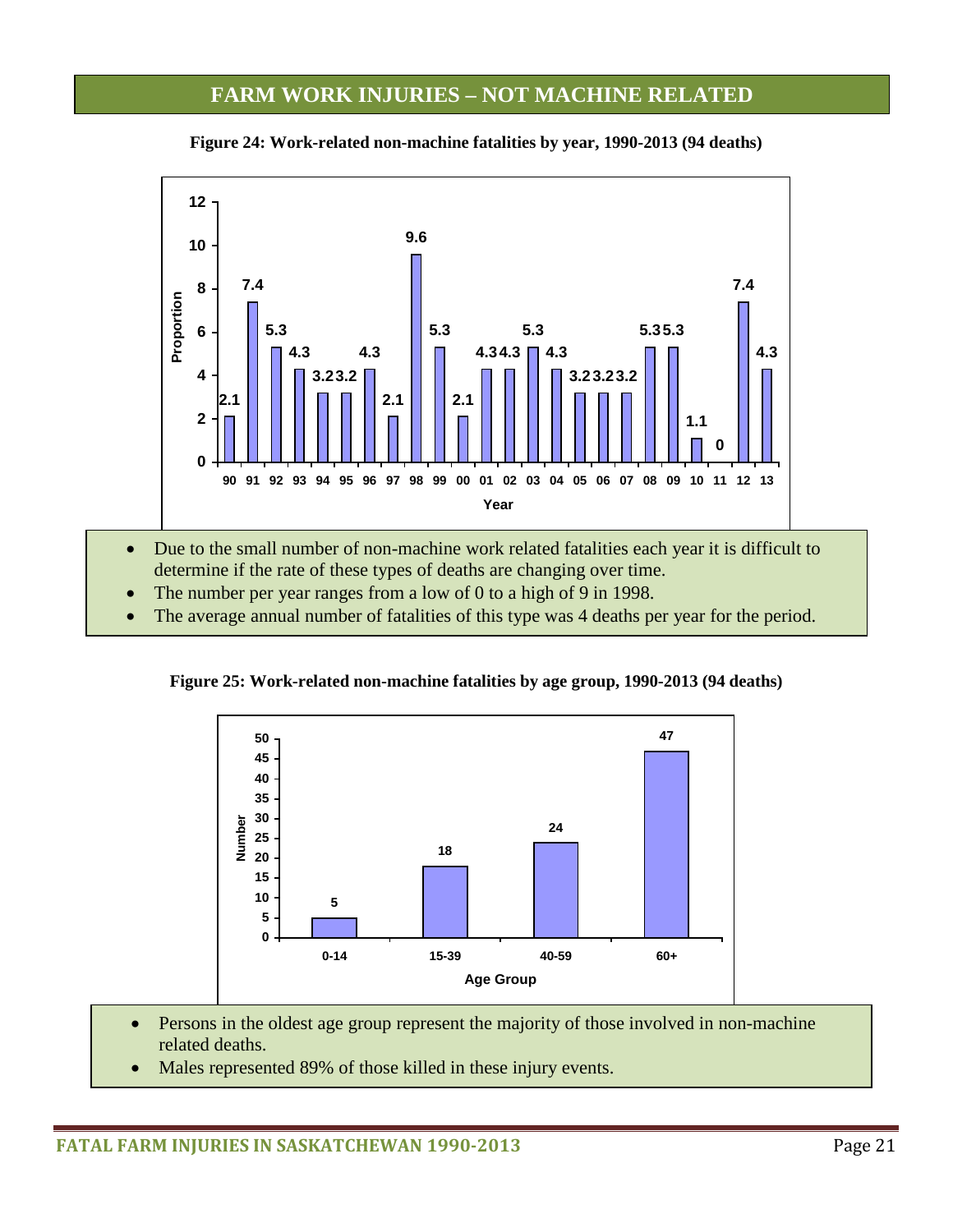

- As can be seen in the graph the leading causes of injury have changed when the past ten (2004-2013) years are compared to the historical data (1990-2003).
- Animal related injuries  $(n=17)$  are the most common type of injury event. The animals most commonly involved are beef cattle accounting for 75% of cases.
- Being struck by an object was the next most common type of injury event accounting for (n=16) cases. The object most often involved was large round bales.
- Asphyxiation in grain or soil was the cause of the third most common type of event accounting for (n=12) cases. Asphyxiation in grain occurred in 8 cases and the remainder occurred in events where a trench wall collapsed.
- In cases caused by contact with a toxic substance the agents involved were hydrogen sulfide gas or carbon monoxide gas.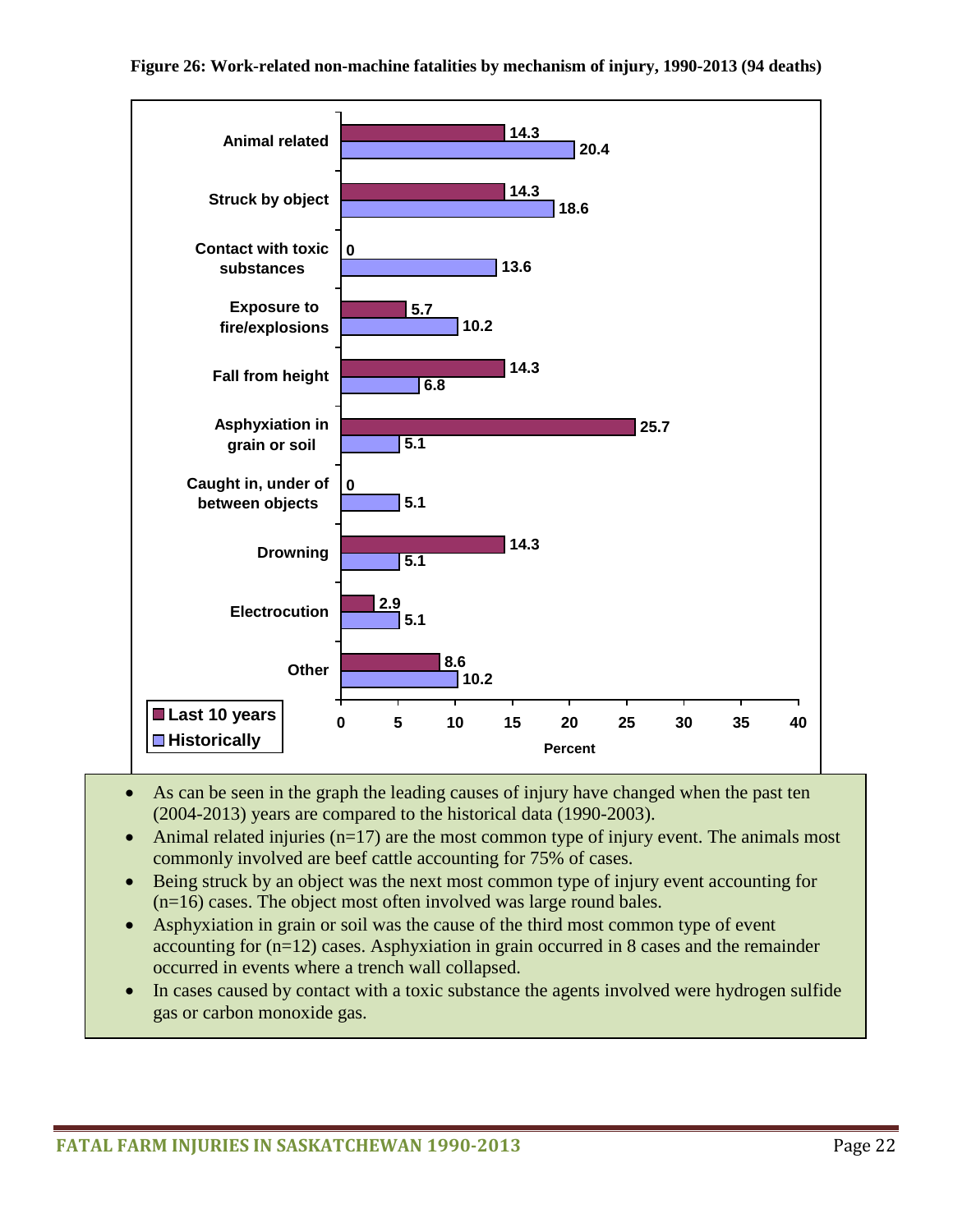## **FARM WORK INJURIES – NOT WORK RELATED**



**Figure 27: Not work related fatalities by major cause, 1990-2013 (73 deaths)**

**Figure 28: Not work related fatalities by age, 1990-2013**

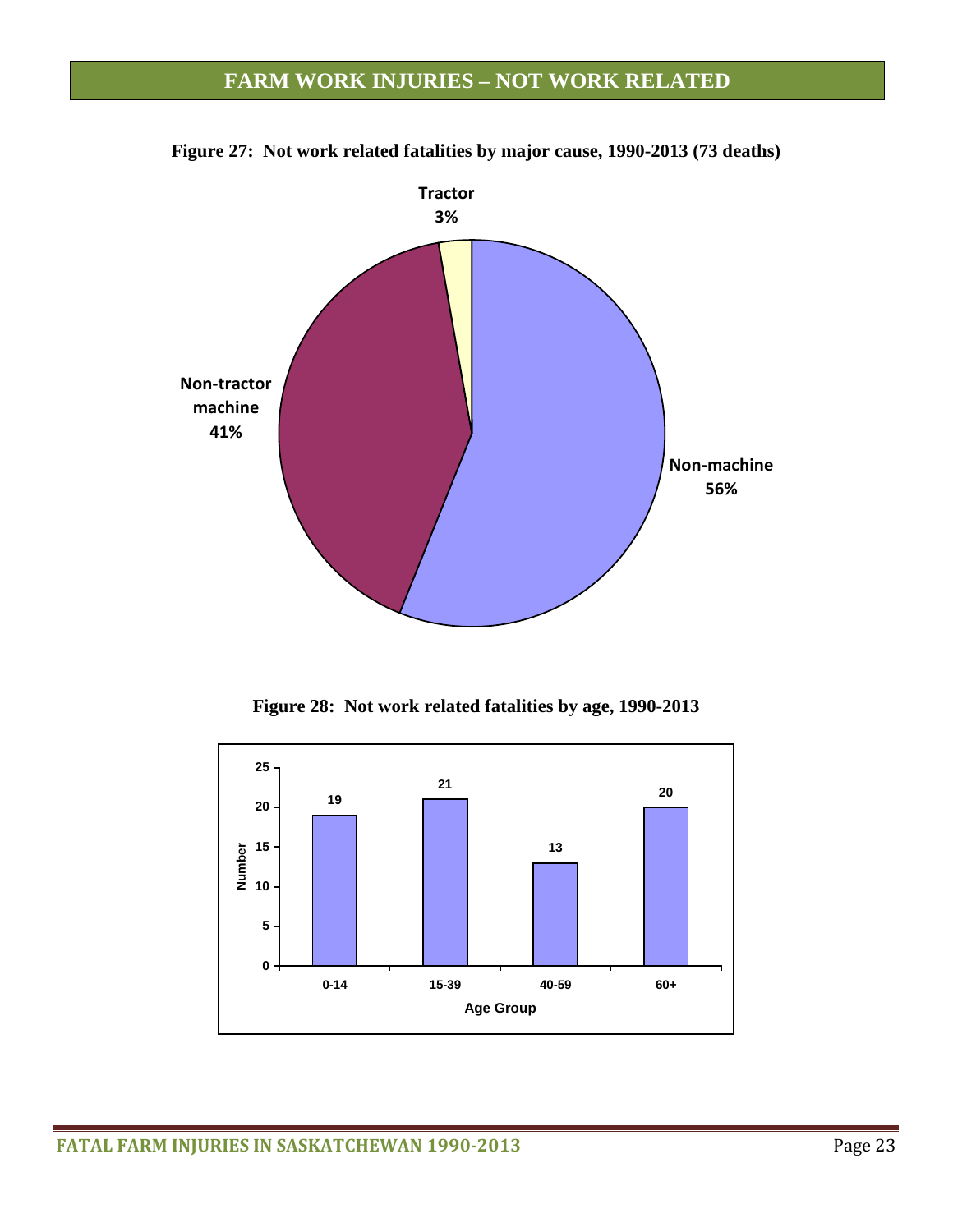



- The patterns of injury associated with not work related fatal injuries on farms is quite different than for work-related injuries.
- Drowning in farm dugouts and ponds is the most common fatal event. These include primarily children and elder farmers and persons of both genders.
- Machine rollovers and traffic collision are the next most common mechanisms. Events involving half ton trucks and ATVs account for almost all of the events.
- Deaths due to exposure were also identified. These occurred primarily among older males with impaired mobility.
- Of those killed in these events 58% were the farm owner/operator and 24% were the children of the owner operator.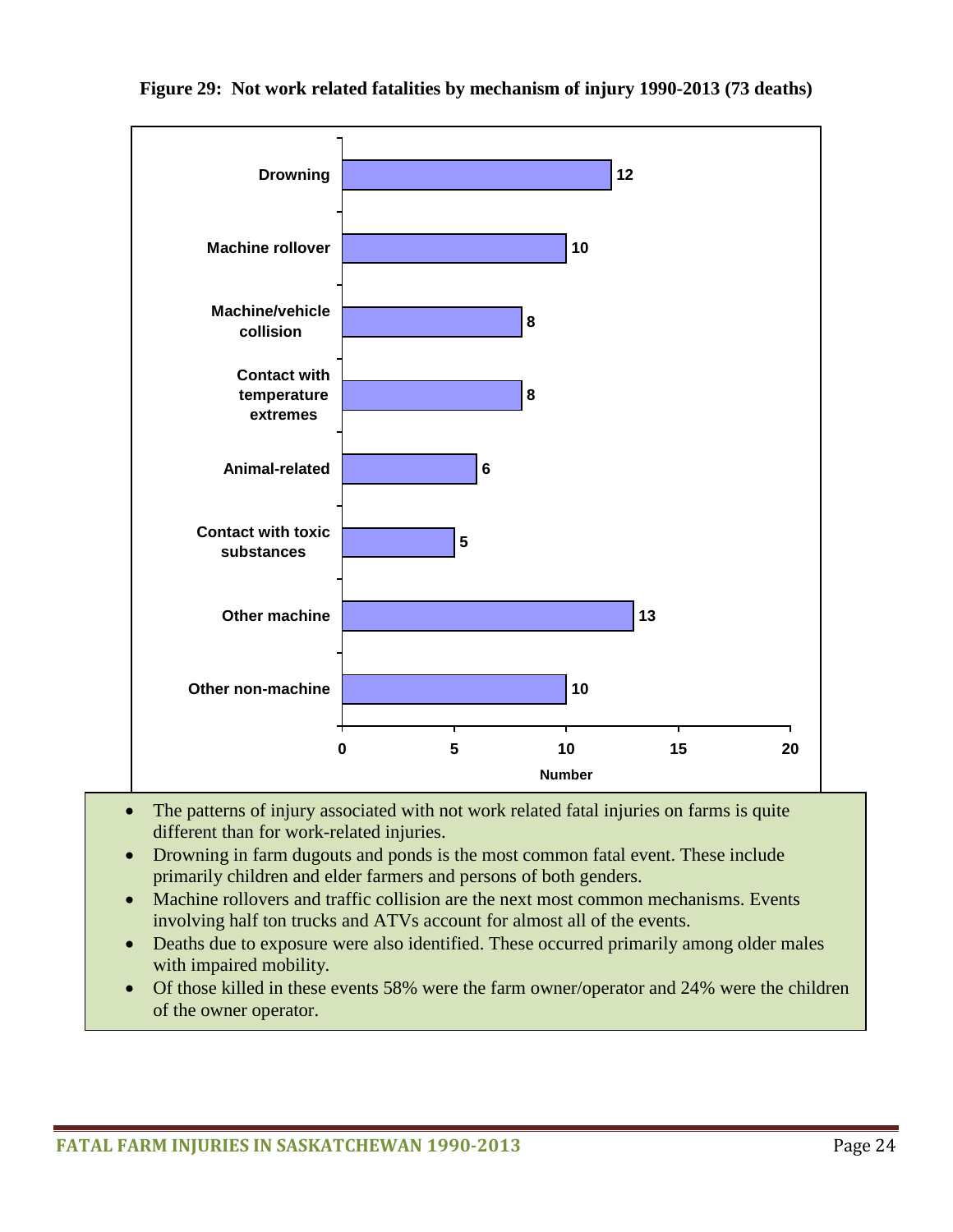## **APPENDIX A**

## **Mechanism of Injury Definitions**

## *Non-Machinery Injuries*

## **Animal-related injuries**

| 1 | Crushed by / struck by animal<br>Includes being kicked by animal<br>Example #1: victim rides horses, falls off, and horse falls on him, crushing him.<br>Example #2: victim was kicked by a bull. |
|---|---------------------------------------------------------------------------------------------------------------------------------------------------------------------------------------------------|
| 2 | Other animal<br>Example: The victim was attacked by the dogs at the farm. The dog bites penetrated her<br>neck causing severe bleeding. She died of her injuries.                                 |
| 3 | <b>Fall from animal</b><br>Example: victim falls off horse, striking his head on the ground.                                                                                                      |

## **Struck By injuries**

| 4                  | <b>Struck by object</b>      |                                                                               |  |  |
|--------------------|------------------------------|-------------------------------------------------------------------------------|--|--|
|                    | Includes:                    | The object was moving and struck against the<br>person;                       |  |  |
|                    |                              | <i>Flying object;</i>                                                         |  |  |
|                    |                              | Swinging or slipping object;                                                  |  |  |
|                    |                              | Rolling, sliding object on floor;                                             |  |  |
|                    |                              | Falling object during handling;                                               |  |  |
|                    |                              | Falling object, Not Elsewhere Classified;                                     |  |  |
|                    |                              | Struck by, Not Elsewhere Classified.                                          |  |  |
|                    | Excludes:                    | Being struck by an object (e.g. bale or log) while hoisting it or unloading   |  |  |
|                    |                              | it from a machine (e.g. tractor with front end loader or truck trailer / flat |  |  |
|                    |                              | $deck$ ).                                                                     |  |  |
| 5                  | <b>Struck against object</b> |                                                                               |  |  |
|                    | Includes:                    | Person was moving and struck against the object;                              |  |  |
|                    |                              | Struck against moving object;                                                 |  |  |
|                    |                              | Step on stationary object;                                                    |  |  |
|                    |                              | Struck against stationary object;                                             |  |  |
|                    |                              | Struck against, Not Elsewhere Classified.                                     |  |  |
| Caught-in injuries |                              |                                                                               |  |  |
|                    |                              |                                                                               |  |  |
| 6                  |                              | Caught in, under, or between objects                                          |  |  |
|                    | <i>Includes:</i>             | Compressed / pinched by rolling, sliding / shifting objects;                  |  |  |
|                    |                              | A moving and a stationary object;                                             |  |  |
|                    |                              | Two or more moving objects;                                                   |  |  |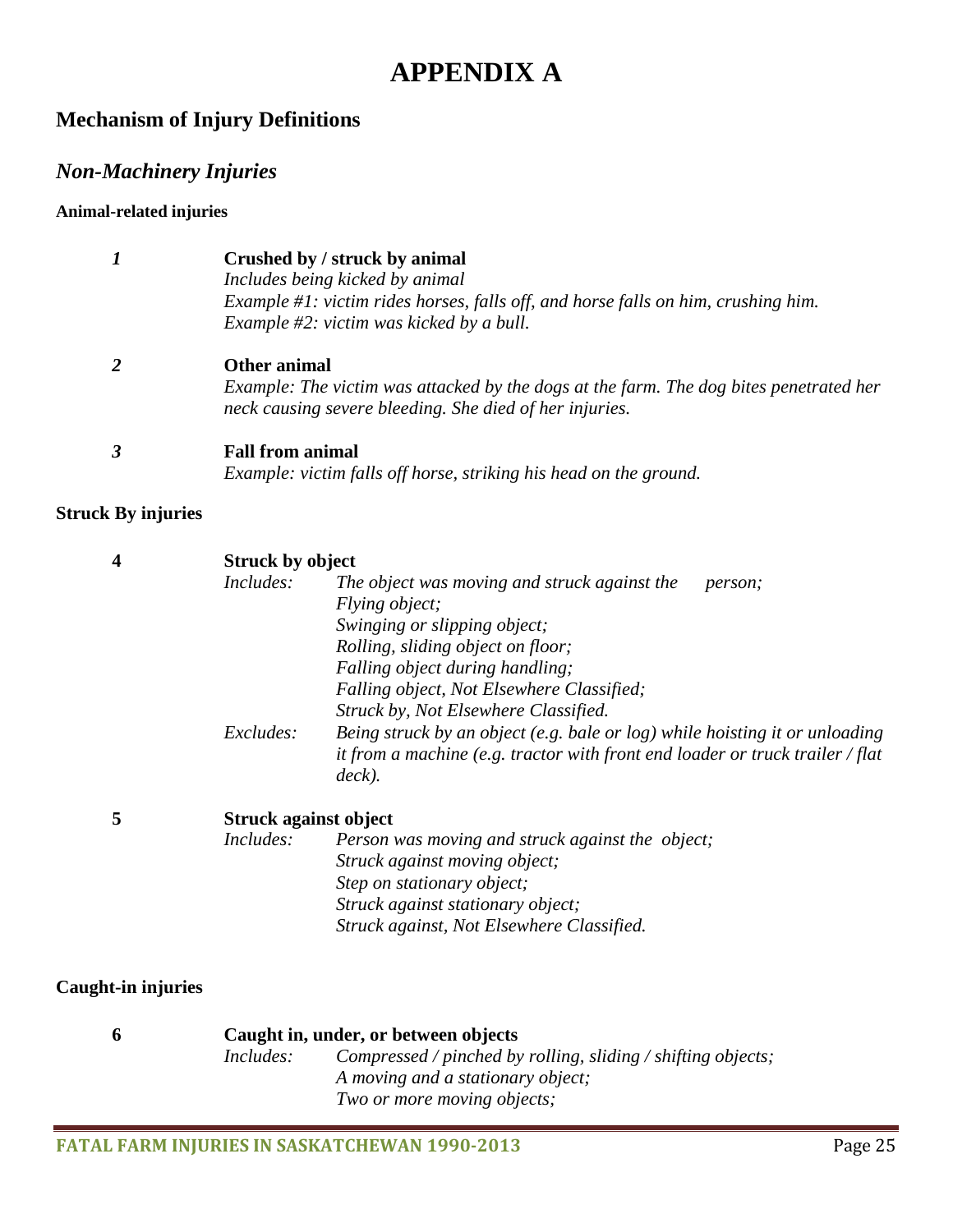|                  | Land slides and cave-ins (e.g dirt trenches);                              |
|------------------|----------------------------------------------------------------------------|
|                  | Collapsing materials;                                                      |
|                  | Caught in (buried in) grain;                                               |
|                  | Caught in, under, or between, Not Elsewhere Classified;                    |
|                  | Crush asphyxiations;                                                       |
| <i>Excludes:</i> | Being caught under an object (e.g. bale or log) that has fallen from a     |
|                  | $machine(e.g.$ tractor with front end loader or truck trailer / flat deck) |
|                  | while hoisting or unloading the object. See Machine <b>Mechainj</b> #18    |

## **Fall injuries**

| 7              | <b>Fall from height</b>   |                                                 |  |
|----------------|---------------------------|-------------------------------------------------|--|
|                | Includes:                 | From scaffolds, walkways, platforms, etc.;      |  |
|                |                           | From ladders;                                   |  |
|                |                           | <i>From roof</i> ;                              |  |
|                |                           | From piled or stacked materials;                |  |
|                |                           | On stairs or steps;                             |  |
|                |                           | Into shafts, excavations, floor openings, etc.; |  |
|                |                           | Through floor surface;                          |  |
|                |                           | From ground level to lower level;               |  |
|                |                           | Fall from elevation, Not Elsewhere Classified.  |  |
| 8              | <b>Fall on same level</b> |                                                 |  |
|                | <i>Includes:</i>          | Fall to the walkway or working surface;         |  |
|                |                           | Fall onto or against objects;                   |  |
|                |                           | Fall on same level, Not Elsewhere Classified.   |  |
|                |                           |                                                 |  |
| Other injuries |                           |                                                 |  |

| 9  |                   | <b>Jumped to lower level</b>                                                                |  |  |
|----|-------------------|---------------------------------------------------------------------------------------------|--|--|
|    | Includes:         | From scaffold, platform, loading dock;                                                      |  |  |
|    |                   | From structure, structural element, Not Elsewhere Classified;                               |  |  |
|    |                   | <i>From stationary vehicle;</i>                                                             |  |  |
|    |                   | To lower level, Not Elsewhere Classified.                                                   |  |  |
| 10 | Overexertion      |                                                                                             |  |  |
|    | Includes:         | In lifting objects;                                                                         |  |  |
|    |                   | In pulling or pushing objects;                                                              |  |  |
|    |                   | In holding, wielding or throwing objects;                                                   |  |  |
|    |                   | Overexertion, Not Elsewhere Classified.                                                     |  |  |
|    | Drowning in water |                                                                                             |  |  |
|    | Includes:         | drowning in Manure Pit, Ditch, Dugout, Pond Other water bodies.                             |  |  |
|    | Excludes:         | Drowning due to flowing grain, silage, soil. See #6 Caught in, under or<br>between objects. |  |  |
|    |                   |                                                                                             |  |  |

**12 Exposure to fire / explosions**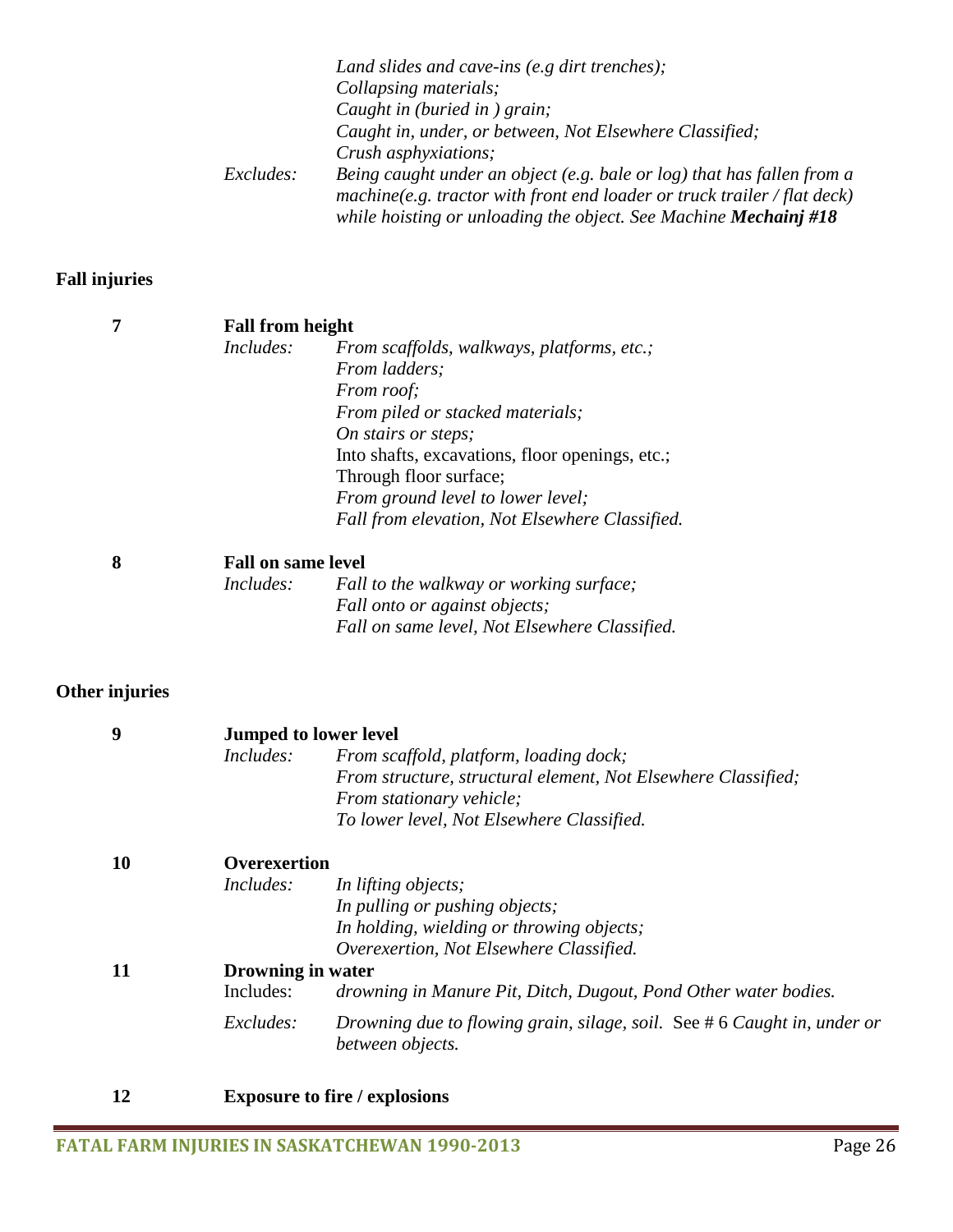|                                      | Includes:       | Fire in building or other structure including bunk house for hired<br>workers;<br>Forest, brush, grass, or other outdoor fire;                                                                                                                                                                                          |
|--------------------------------------|-----------------|-------------------------------------------------------------------------------------------------------------------------------------------------------------------------------------------------------------------------------------------------------------------------------------------------------------------------|
|                                      | Excludes:       | Ignition of clothing from controlled heat source; Explosions.<br>Fire in farm residence, as injuries occurring in farm home / residence are<br>excluded from database;<br>Fires in machines.                                                                                                                            |
|                                      |                 |                                                                                                                                                                                                                                                                                                                         |
| 13                                   |                 | <b>Contact with temperature extremes</b>                                                                                                                                                                                                                                                                                |
|                                      | Includes:       | General heat – atmospheric or environmental;                                                                                                                                                                                                                                                                            |
|                                      |                 | General cold - atmospheric or environmental;                                                                                                                                                                                                                                                                            |
|                                      |                 | Hot objects or substances;                                                                                                                                                                                                                                                                                              |
|                                      |                 | Cold objects or substances;                                                                                                                                                                                                                                                                                             |
|                                      |                 | Contact with temperature extremes, Not Elsewhere Classified.                                                                                                                                                                                                                                                            |
|                                      | Excludes:       | Contact with hot objects or substances coming from machines (e.g.<br>radiator fluid).                                                                                                                                                                                                                                   |
| 14                                   |                 | <b>Contact with electric current</b>                                                                                                                                                                                                                                                                                    |
|                                      | Excludes:       | Overhead electrocution with grain auger;<br>Struck by lightening.<br>See "other"                                                                                                                                                                                                                                        |
| 16                                   |                 | Contact with radiation, caustic, toxic or noxious                                                                                                                                                                                                                                                                       |
| substances or environments (specify) |                 |                                                                                                                                                                                                                                                                                                                         |
|                                      | Includes:       | Pesticides (includes herbicides, fungicides, insecticides, rodenticides,<br>etc.); Silo gas (nitrous oxides); Manure pit gases (methane, hygrodgen<br>sulfide gas); Carbon monoxide; Insect stings; Venom; Allergic reactions<br>including anaphylaxis; Other toxic or noxious substances, Not Elsewhere<br>Classified. |
|                                      | Excludes:       | Traumatic asphyxiation and asphyxiation due to entrapment in flowing<br>grain, silage or soil. See #6 or #11.                                                                                                                                                                                                           |
| 19                                   | <b>Firearms</b> |                                                                                                                                                                                                                                                                                                                         |
|                                      | Includes:       | <i>injuries due to being shot by a gun.</i>                                                                                                                                                                                                                                                                             |

## *Machinery related Injuries*

| <b>Sideways rollover</b> |                                                                                                                                                                      |  |
|--------------------------|----------------------------------------------------------------------------------------------------------------------------------------------------------------------|--|
| <i>Includes:</i>         | Deaths caused by a machine / vehicle rolling over on its side and crushing<br>the victim as it rolled. Usually the victim was operating or riding on the<br>machine. |  |
| <i>Excludes:</i>         | Deaths caused by being run over by an upright machine. See #7 through<br>$\#13.$                                                                                     |  |

## **2 Backwards rollover**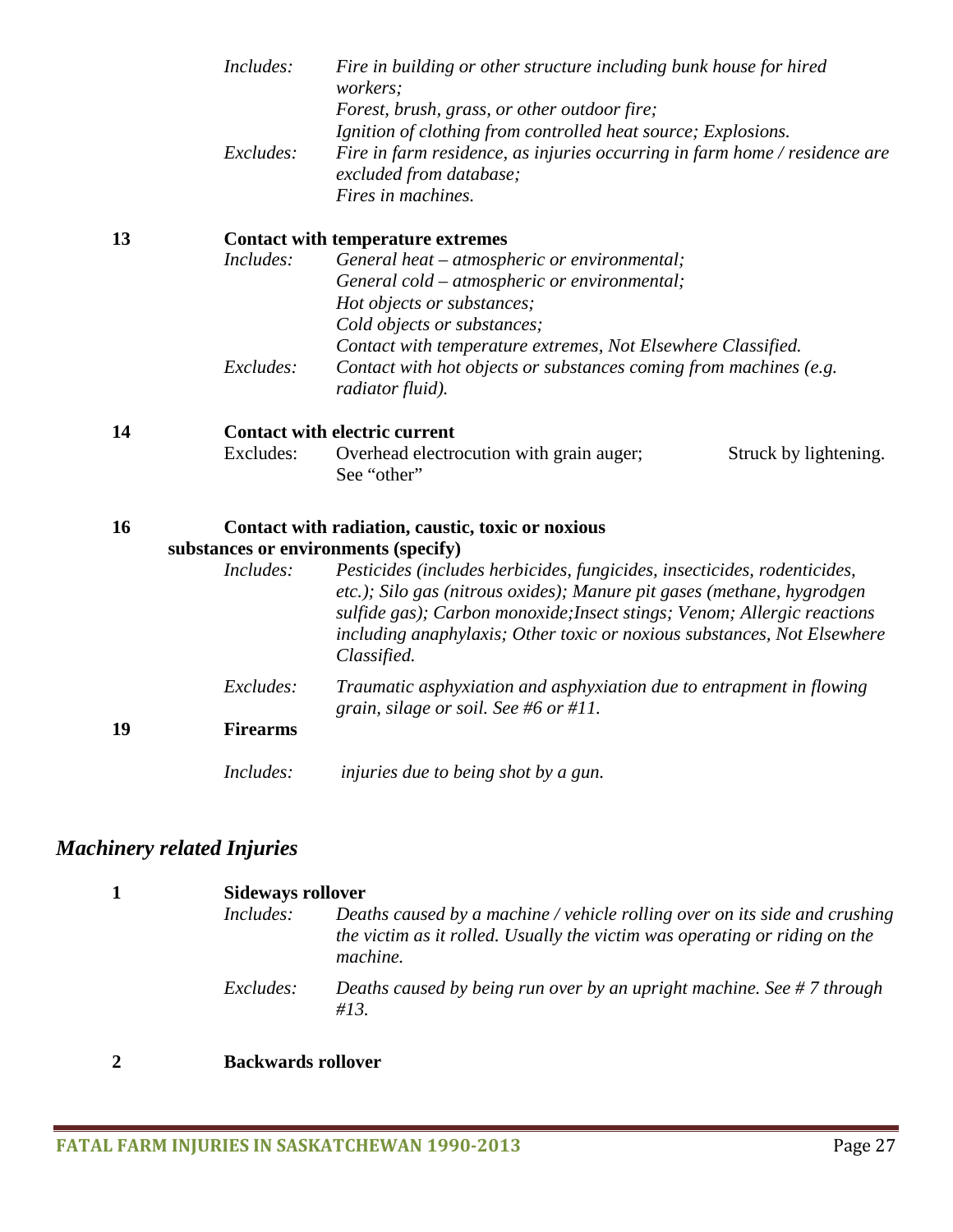|              | Includes:                                                                                                                                                                      | Death caused by a machine rolling backwards, that is the front tires of the<br>machine rotate around the rear axle of the machine causing it to land on<br><i>its top</i>                                                                                      |
|--------------|--------------------------------------------------------------------------------------------------------------------------------------------------------------------------------|----------------------------------------------------------------------------------------------------------------------------------------------------------------------------------------------------------------------------------------------------------------|
|              | Excludes:                                                                                                                                                                      | Death due to being run over by an upright machine. See #7 through #13                                                                                                                                                                                          |
| $\mathbf{3}$ | <b>Unspecified rollover</b><br>Includes:                                                                                                                                       | machine rollover events where the direction of the roll (sideways or<br>backwards) is not clear or where the vehicle rolled end over end.                                                                                                                      |
|              | Exclude:                                                                                                                                                                       | Death due to being run over by an upright machine. See #7 though #13                                                                                                                                                                                           |
| 4            | <i>Includes:</i>                                                                                                                                                               | Entangled or caught in moving parts of machinery<br>Any part of the body becoming trapped in the moving parts of a machine                                                                                                                                     |
| 5            | Includes:                                                                                                                                                                      | Pinned or struck by machine<br>Being struck by a machine, but not runover;<br>Being caught between two machines, but not runover;<br>Being caught between a machine and another stationary object, but not<br>runover;                                         |
|              | Excludes:                                                                                                                                                                      | Being run over by a machine.                                                                                                                                                                                                                                   |
| 6            | Includes:                                                                                                                                                                      | <b>Machine / motor vehicle Collision</b><br>Collisions between farm machinery<br>Collisions between farm machinery and other vehicles<br>Collisions between farm trucks and other vehicles<br>Collision between farm vehicle / machinery and stationary object |
| 7            | Operator fell from machine, not runover                                                                                                                                        |                                                                                                                                                                                                                                                                |
| 8<br>9       | Operator fell from machine, then runover<br>Passenger fell from machine, not runover                                                                                           |                                                                                                                                                                                                                                                                |
| 10           | Passenger fell from machine, then runover                                                                                                                                      |                                                                                                                                                                                                                                                                |
| 15           | Fall from machine, not runover, person unspecified<br>Applies when it is not known from the text description if the victim was the operator or a<br>passenger on the machine.  |                                                                                                                                                                                                                                                                |
| <b>16</b>    | Fall from machine, then runover, person unspecified<br>Applies when it is not known from the text description if the victim was the operator or a<br>passenger on the machine. |                                                                                                                                                                                                                                                                |
| 11           | <b>Runover of operator</b><br>Runover of a pedestrian by a machine                                                                                                             |                                                                                                                                                                                                                                                                |
| 12           | <b>Runover of passenger</b>                                                                                                                                                    | Runover of a pedestrian by a machine                                                                                                                                                                                                                           |
| 13           | <b>Runover of bystander</b>                                                                                                                                                    |                                                                                                                                                                                                                                                                |